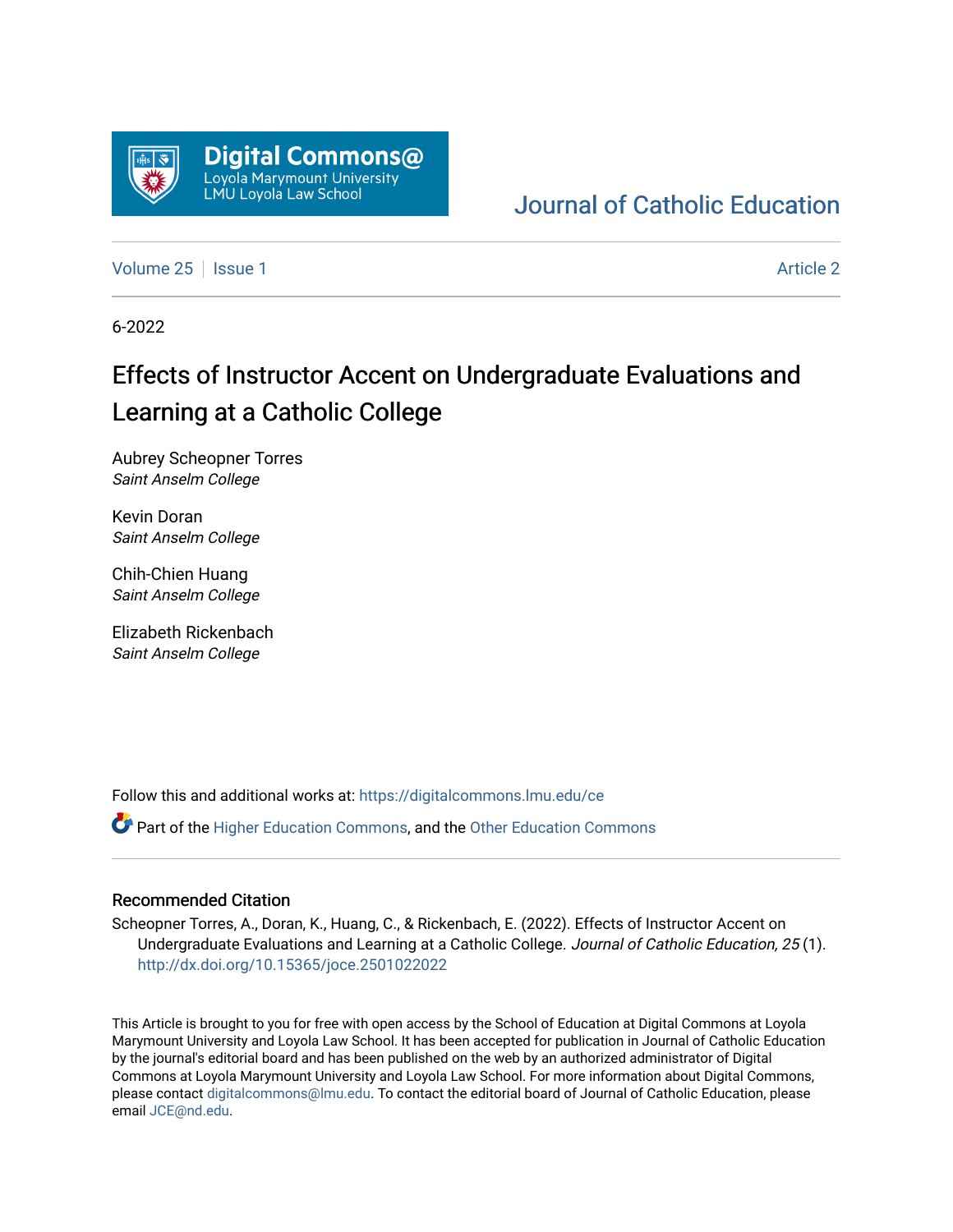# Effects of Instructor Accent on Undergraduate Evaluations and Learning at a Catholic College

# Cover Page Footnote

We would like to thank Dr. Derk Wierda for his support of the study, our colleagues who helped recruit students to participate in the study, and the students who participated.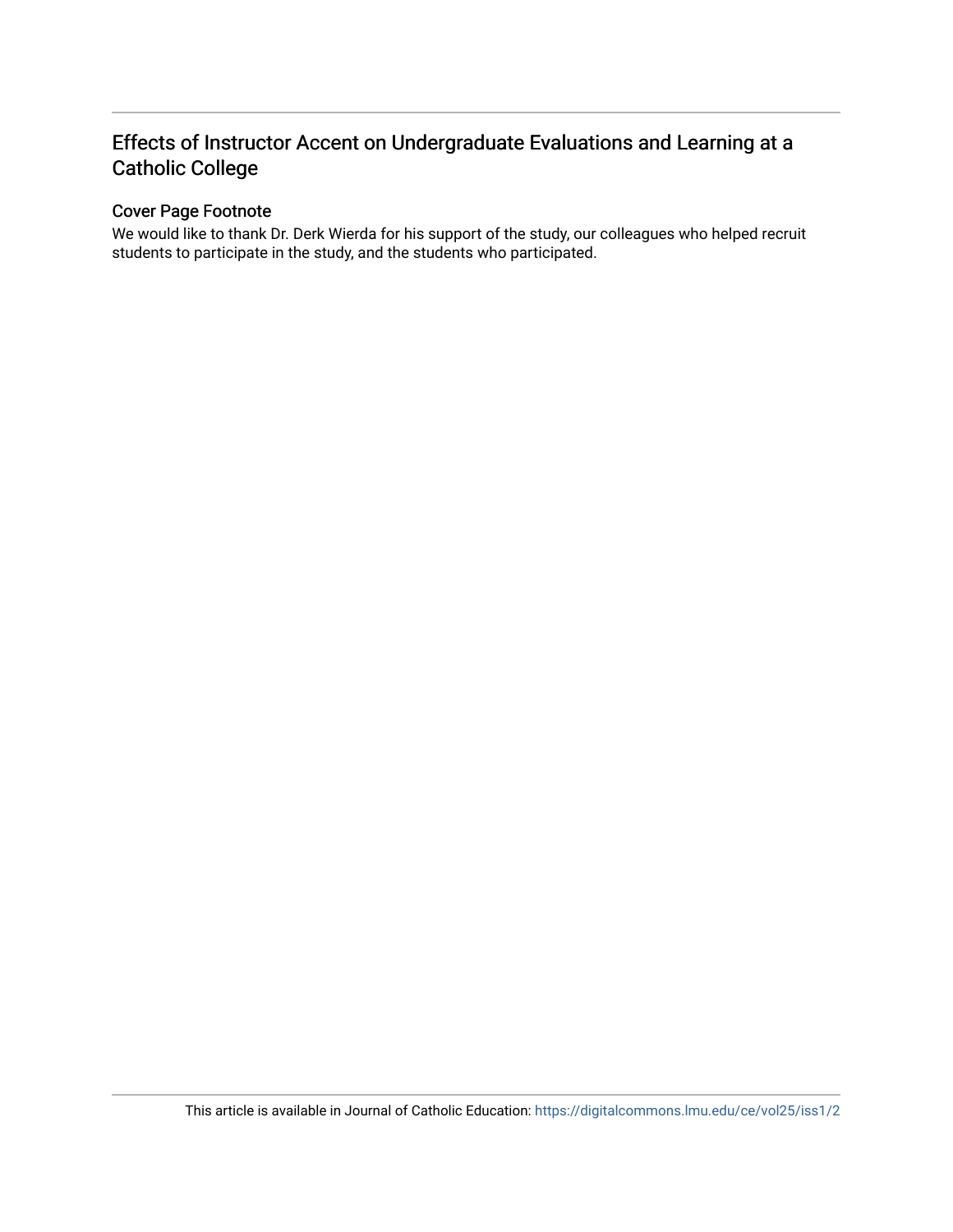*Journal of Catholic Education* Spring 2022, Volume 25, Issue 1, 23-[54](#page--1-0) This work is licensed under CC BY 4.0.  $\left(\overline{\mathbf{c}}\right)\left(\overline{\mathbf{f}}\right)$ <https://doi.org/10.15365/joce.2501022022>



# **Effects of Instructor Accent on Undergraduate Evaluations and Learning at a Catholic College**

Aubrey Scheopner Torres<sup>1</sup>, Kevin Doran<sup>1</sup>, Chih-Chien Huang<sup>1</sup> and Elizabeth  $Rickenbach<sup>1</sup>$ 

**Abstract:** Catholic institutions of higher education are called to form citizens who fight against injustice, including persistent racial oppression. To do this, Catholic, public, and other private institutions must provide students opportunities to learn about and confront racism [\(Johnston](#page--1-1), [2014](#page--1-1)). It is important that these institutions confront these issues because they employ faculty and staff who may experience systemic racism and can provide cultural knowledge to aid deconstructing racist ideologies. Undergraduate student evaluations of instructors or faculty, however, indicate discrimination against those perceived as non-white and with non-native English accents. This study focuses on one form of racism at a Catholic liberal arts college: bias against instructors who speak with a non-native English accent. This between-groups experimental study was guided by critical sociolinguistic theory and sociocultural theory to examine patterns in undergraduate engagement with material that varied only by instructor accent. Participants (*n*=98) completed a pre-assessment, a microlecture (randomized by accent), a post-assessment, and a microlecture evaluation. The study's theoretical frameworks suggest that students would demonstrate bias against non-white presenters, despite the Catholic context and having no visual cues about the race or ethnicity of the presenter. Pre-and post-assessment results indicated that the microlecture had some limited effects on student learning regardless of instructor accent; however, instructors that were perceived as white had significantly higher ratings in terms of the student belief that they "showed enthusiasm about the subject matter" and that "watching this microlecture improved [their] score on the quiz." These findings suggest continued work is needed to understand and confront issues of systemic racism in higher education.

**Keywords:** racial bias, student evaluation, accent, higher education

<sup>1</sup> Saint Anselm College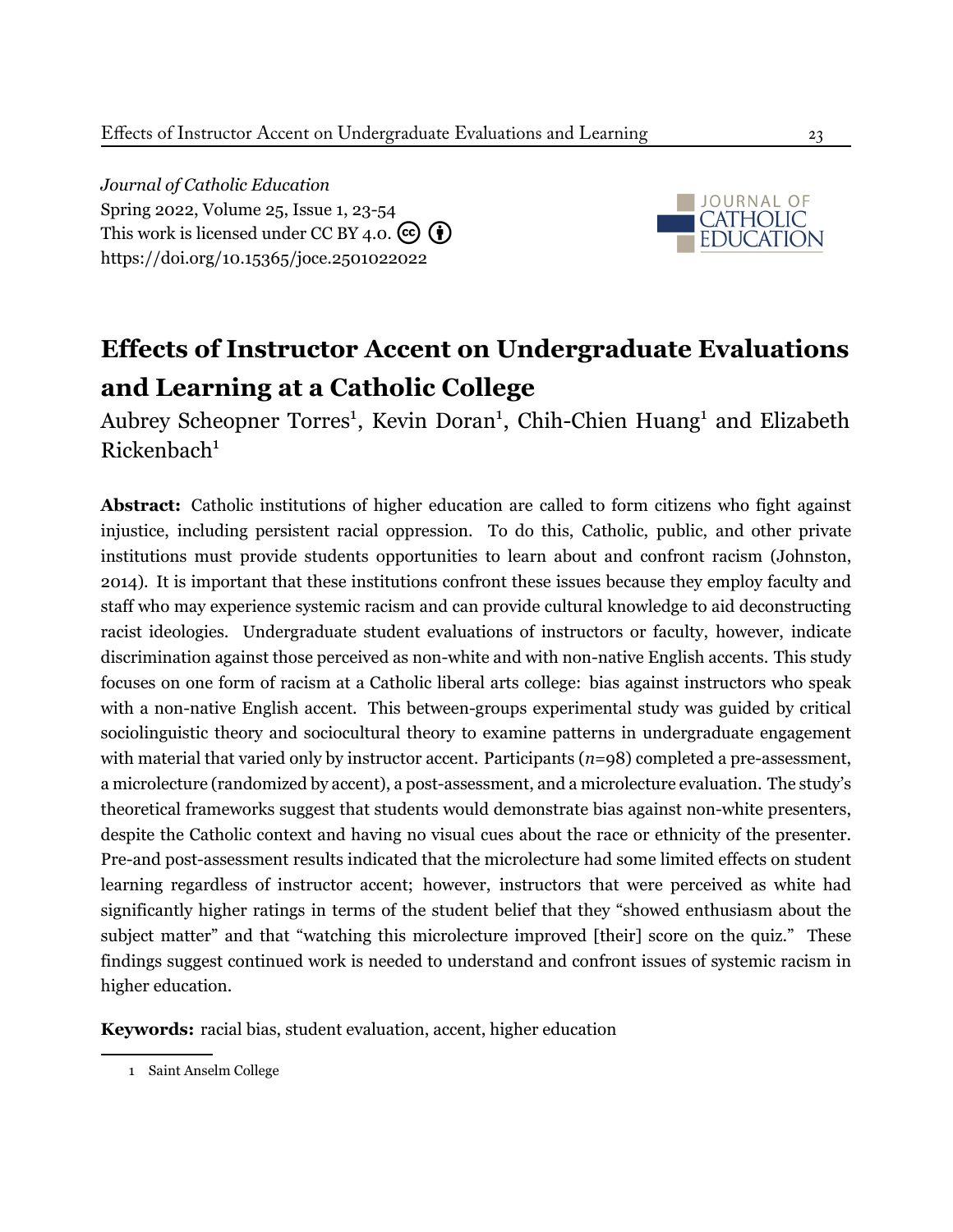s demonstrated by the Black Lives Matter movement, the killings of George Floyd and<br>Ahmaud Arbery, and persistent racial disparities in employment, wealth, education, health<br>and incarceration, racism and racial inequality s demonstrated by the Black Lives Matter movement, the killings of George Floyd and Ahmaud Arbery, and persistent racial disparities in employment, wealth, education, health, and incarceration, racism and racial inequality remain ever present in the United States. treatment [\(Lee et al.](#page-30-0), [2019\)](#page-30-0). The Pew Research Center reported that eight in 10 Asian Americans believe that violence against them is increasing [\(Ruiz et al.](#page-32-0), [2021](#page-32-0)). In this national context, higher education is an important location for studying bias and racism. These institutions employ faculty and staff who may experience racism from the larger institution and the students they serve, and also provide key cultural knowledge and socialization on issues surrounding systemic and individual racism that can either undermine or contribute to implicit racism in students.

For the purposes of this paper, we conceptualize racism based on Rev. Massingale's [\(2010\)](#page-30-1) definition: "a *cultural* phenomenon, that is a way of interpreting human color differences that pervades the collective convictions, conventions, and practices of American life" (p. 15, emphasis in original). Similarly, [Morning](#page-31-0) [\(2009\)](#page-31-0) proposed the Theory of Racial Conceptualization with four main components: 1) there is no single definition of race, 2) racial conceptions are grounded in historical and social configurations of race, 3) racial stereotypes are bounded by conceptual assumptions, and 4) demography and changing contexts are important to the malleability of racial conceptions. Thus, racism is learned and consists of shared beliefs that shape our attitudes and influence our behaviors. Finally, we incorporate Omi and Winant's ([2014\)](#page-31-1) conceptualization of "racial formation" and "racial projects." Through this perspective, in addition to being malleable and context specific, the meanings attached to race and racism exist in a contested space. Hegemonic understandings of race and racism are formed through contestation of competing racial projects at both the interactional and systemic level. Current American culture competes to define race and racism either through the "color-blind" lens – which conceals systemic racism while not espousing inherently racist ideas – or through an anti-racist lens – which defines racism not only as an individual trait, but as systemic and as a set of outcomes that privilege one group over another, regardless of the implicit or explicit biases of the actor [\(Bonilla & Silva,](#page-28-0) [2006](#page-28-0)).

Institutions of higher education are not immune to the culture of racism, including Catholic colleges and universities that recognize racism as "America's original sin" and are called to "strive to cultivate a deep sense of human dignity and to form engaged citizens who fight every form of injustice and effect positive change" (Holdschneider, [2020](#page-29-0), p. 1). Faculty and students of color at predominantly white colleges and universities, both public and private, report experiencing exclusion, isolation, and racism [\(Turner & Myers,](#page-32-1) [2000](#page-32-1); [Turner](#page-32-2), [2002](#page-32-2)). Student evaluations of faculty demonstrate consistent evidence of bias due to instructor race, ethnicity, and gender [\(Chavez](#page-28-1)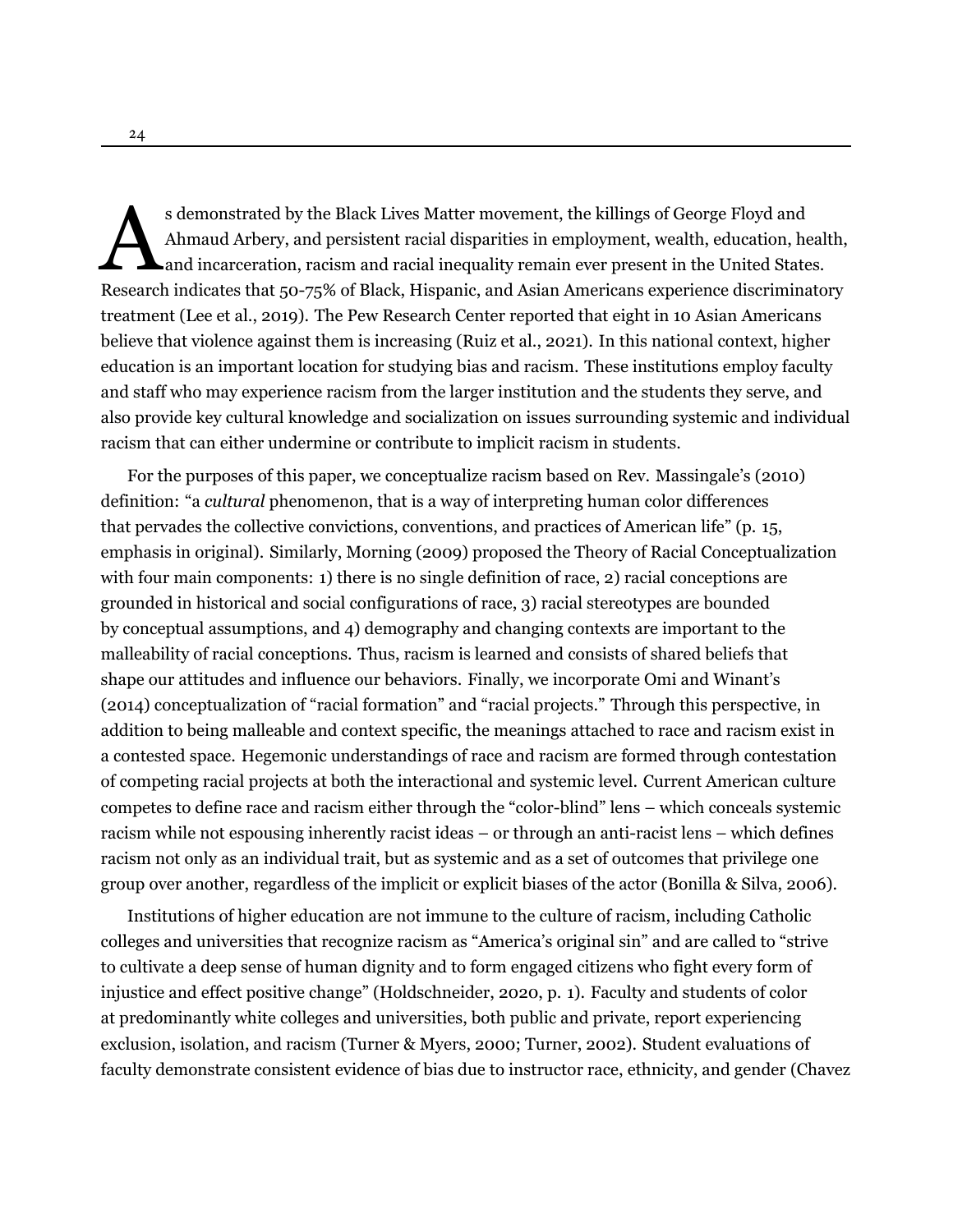[& Mitchell](#page-28-1), [2020](#page-28-1); [MacNeil et al.,](#page-30-2) [2015](#page-30-2); [Reid,](#page-31-2) [2010\)](#page-31-2). This study focuses on one form of racism among many undergraduate students: bias against instructors who speak with an accent.

This article describes a study that explores the impact of instructor non-native English accents on student evaluations of instructors and learning outcomes at a small, Catholic liberal arts college that, like most Catholic colleges in the United States, enrolls primarily white students ([Nichols](#page-31-3), [2017;](#page-31-3) [Rizzi,](#page-32-3) [2018](#page-32-3)). A review of the literature on accented language and racism overviews the research, with a particular focus on studies conducted in higher education. This study takes a different methodological approach than previous research, which often provides visual or other background information on the speaker (the speaker's name, education, job title) when presenting participants with accented language [\(Rubin](#page-32-4), [1992\)](#page-32-4). Thus, findings from these studies may confound the impact of accent with visual and background information. Participants in this study were randomly selected to view a microlecture read with five different accents with no background or visual information on the speaker. Results include statistical analyses of preand post-assessments as well as evaluations of the instructor. Using the study's theoretical frameworks, critical sociolinguistic theory [\(Lippi-Green,](#page-30-3) [2012](#page-30-3)), and sociocultural theory [\(Sarason,](#page-32-5) [1971\)](#page-32-5), the discussion section examines the results with a particular focus on the influence of the Catholic academic context, which promotes the dignity of all, regardless of race and ethnicity (*Ex Corde*, [1990\)](#page-29-1) yet has not always stood in solidarity with the racially oppressed, examples of which include involvement in the slave trade ([Swarms](#page-32-6), [2016\)](#page-32-6) and failing to serve enslaved Africans ([Franklin](#page-29-2), [1996](#page-29-2)). The complexity of this context requires a specific examination of the existence of bias well-documented in previous work in other settings. The findings indicate student bias patterns that both align with and challenge previous research. Ultimately, the current study demonstrates that work is still needed to help students identify and confront their biases to create a college climate that benefits all members of the community.

# **Literature Review**

Empirical studies find that racism is learned from our local and broader community contexts, and that, while it is easy to think in terms of race, it is "difficult to think about" race and how it influences our thoughts and actions (Hirshfield, [1996](#page-29-3), p. x) Disrupting these conceptualizations of race requires pedagogies that directly confront racist ideologies. Thus, the majority of college students operate and think with underlying conceptualizations about race without acknowledging or realizing how racism impacts their actions and thinking. To confront this issue, higher education institutions must "intentionally create contexts that help students better understand the multiple ways race may shape society" (Johnson, [2014,](#page-29-4) p. 228) To teach for racial equality, classrooms must directly discuss race based on the specific "identities of the students as well as to the specific social institutions in which they are enrolled" (Rothschild, [2003](#page-32-7), p. 33).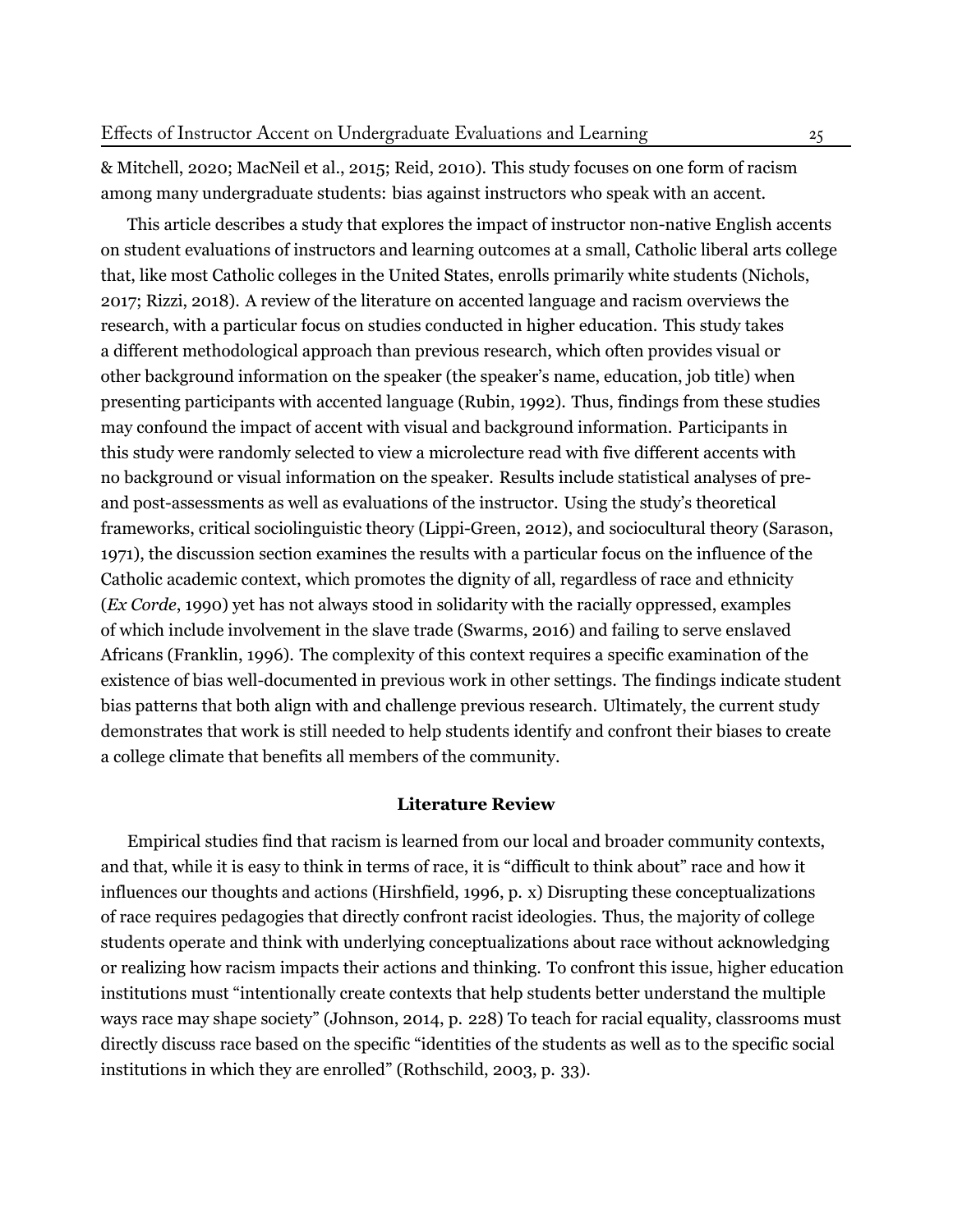26

This study focuses on one particular form of racism: racism based on accented speech. Research has consistently found that speaking with an accent in the United States, particularly a non-native English accent, results in miscommunication, bias, stereotyping, and other forms of racism. "Language and accent have become an acceptable excuse to publicly turn away, to refuse to recognize the other, or acknowledge their rights" (Lippi-Green, [2012,](#page-30-3) p. 67) Those with nonnative English accents are more likely to report expectations of stigmatization due to their accent and native speakers deliberately not engaging with them [\(Derwing,](#page-28-2) [2003;](#page-28-2) [Gluszek & Dovidio,](#page-29-5) [2010\)](#page-29-5). Accented speech conveys social information and identity about the speaker [\(Gluszek &](#page-29-5) [Dovidio,](#page-29-5) [2010;](#page-29-5) [Lambert et al.,](#page-30-4) [1960](#page-30-4)). Listeners make judgments about speakers based on accent, including "speech-linked stereotypes" about the speakers' ethnicity, socioeconomic status, academic success, or even enthusiasm and confidence [\(Lippi-Green](#page-30-5), [1997](#page-30-5); [McGowan](#page-30-6), [2015;](#page-30-6) [Rubin,](#page-32-8) [2012\)](#page-32-8). Learning to judge speech begins early in social development. When shown images of potential friends, 5-year-old children preferred friends of the same race. However, when shown videos, participants discriminated based on accent and preferred children of a different race without a "foreign accent" over children of the same race who did, even when children found the accent to be comprehensible [\(Kinzler et al.](#page-29-6), [2009](#page-29-6)). These interpretations reflect qualities of the speaker, but also the listener, including previous experiences and biases that have been learned in the culture of racism that persists in the United States.

Studies on the comprehensibility (ease of understanding) and intelligibility (understanding the intended content) of non-native speakers often use methodological approaches where participants are presented with images, names, and/or background information about the speaker. Sometimes the information provided to participants is accurate and other times not. Participants are then asked to listen to a presentation and rate or answer comprehension questions. For example, several studies have provided images of white speakers with background information indicating the presenter is a native English speaker when the actual speech was given by a non-native speaker ([McGowan,](#page-30-6) [2015](#page-30-6); [Rubin](#page-32-4), [1992\)](#page-32-4). One common method is matched guise, which tries to eliminate the impact of differences in voice quality and speaker style by providing participants with the same sample, but different background information on the speaker [\(Rubin,](#page-32-8) [2012](#page-32-8)).

Research on comprehensibility and intelligibility of non-native speakers indicates that miscommunication and discrimination are particularly prevalent in educational settings, including higher education. For example, studies have found that mainstream college students expect international instructors and teaching assistants to "speak with incomprehensible accents" that then impede their comprehension (Rubin, [2012,](#page-32-8) p. 11; see also Lima, [2012](#page-30-7)) and in the case of an Australian study, offer harmful and nonconstructive evaluations of teaching, including statements such as, "She needs to adopt an Australian accent better" [\(Lakeman et al.](#page-30-8), [2021](#page-30-8)). Undergraduates also do not ask instructors they believe to speak a negatively stereotyped non-native English accent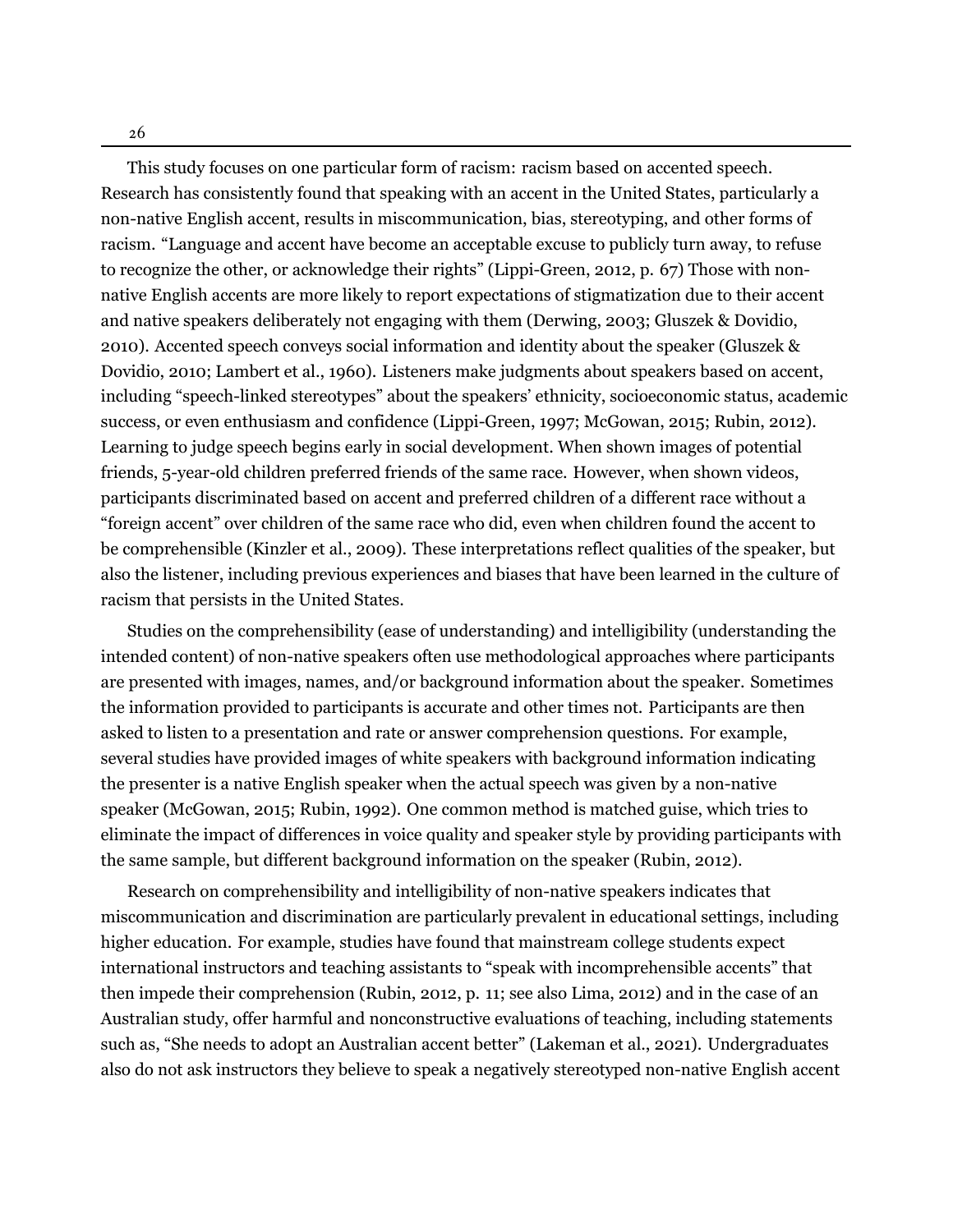as many questions [\(Lindemann](#page-30-9), [2002](#page-30-9)). Studies indicate that *perceived* ethnicity, accent, and social attitudes toward the instructor rather than their *actual* pronunciation often results in bias against their teaching ability, comprehensibility, and intelligibility ([Baese-Berk et al.](#page-28-3), [2020;](#page-28-3) [Rubin](#page-32-4), [1992](#page-32-4); [Rubin & Smith,](#page-32-9) [1990\)](#page-32-9).

Empirical studies on the impact of other organizational contexts on attitudes toward accents most often rely on college student participants in lab settings. [Hosoda and Stone-Romero](#page-29-7) ([2010](#page-29-7)), in a study examining the effects of accent on employment decisions, demonstrate that, controlling for the understandability of the speaker, job applicants with a Japanese accent were evaluated significantly lower for high-status positions than applicants with a "standard American English" accent and faced an even harsher penalty for high-status jobs with communicative demands. [Hosoda et al.](#page-29-8) [\(2012\)](#page-29-8) find similar results, using similar methods, of applicants for a software engineering position who speak with Mexican-Hispanic accents. In both cases, the connection between accent and bias is not rejection of all members of a perceived race for all jobs. Instead, the applicants are deemed unqualified for certain positions on the basis of cultural expectations of the ideal candidate's social identities (for "communicative" positions, "communicative" is coded to mean native European/American English speaker). These findings, however, do not directly test the impact of particular workplace cultures, but instead the cultures that college student participants either currently experience or imagine these workplaces to have. Thus, more empirical research is needed to explore further the impact of organizational contexts on bias and racism, including that toward accented speech.

While processing and comprehending accented speech can take more effort for the listener ([Baese-Berk et al.](#page-28-3), [2020](#page-28-3); [Gass & Varonis,](#page-29-9) [1984;](#page-29-9) [Munro & Derwing](#page-31-4), [1995\)](#page-31-4), many factors contribute to a student's ability to understand non-native English speakers. These factors include student prior knowledge of the content; prior experience with accented speech and, in particular, that of the instructor; familiarity with the specific instructor; and the working memory, attention, and motivation of the student [\(Baese-Berk et al.,](#page-28-3) [2020;](#page-28-3) [Crowther et al.](#page-28-4), [2015;](#page-28-4) [Gass & Varonis](#page-29-9), [1984](#page-29-9); [McGowan,](#page-30-6) [2015](#page-30-6)). Based on these findings, research has called for training not just of speakers but also of listeners, especially in education settings. Many higher education institutions provide training for non-native speakers with teaching obligations, but institutions must also acknowledge and address "the need to educate undergraduates to discern between real communicative difficulties and those stemming not from language, but from stereotype and bias" (Lippi-Green, [2012](#page-30-3) , p. 90; see also Baese-Berk et al., [2020](#page-28-3); Rubin & Smith, [1990](#page-32-9)). Studies have found that providing cross-cultural instruction as well as accent training, where students learn about characteristics and aspects of language that can make it difficult for non-native English speakers to pronounce, can result in students being "more likely to persevere" and influences their "attitudes and perceived listening ability" (Dering et al., [2002,](#page-28-5) p. 256). Thus, similar to the research on anti-racist pedagogy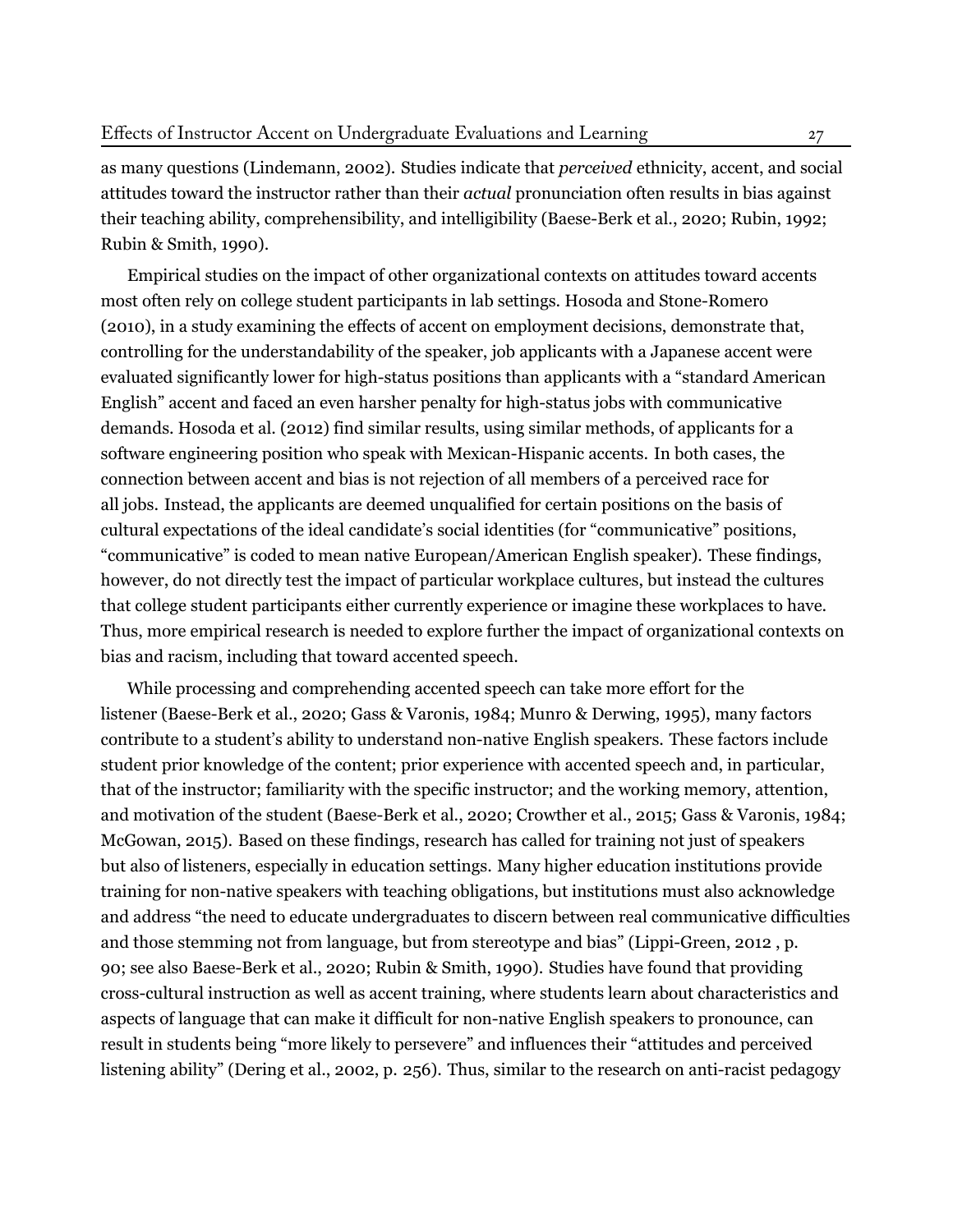outlined above, institutions must provide students opportunities to think directly and critically about racism and its impacts in order to gain more understanding and empathy.

This study was conducted in a Catholic college where courses addressing racism are not required and students do not receive accent training. Students are, however, exposed to strong messages about the dignity of all people, which could impact their conceptualizations of racism. There is a lack of research on how this religious context might influence student perceptions of accented speech. This study, therefore, adds to the research base by providing insight into this specific context and has broader implications for higher education, which seeks to prepare students for careers and citizenship in diverse communities where they can communicate and contribute without bias or discrimination.

# **Theoretical Framework**

This study utilizes two theories: critical sociolinguistic theory and sociocultural theory. Critical sociolinguistic theory posits that an ideology of standardized English language perpetuates broader institutional structures of racism and discrimination that impact oral communication. Conversation requires active listening and speaking where individuals change roles throughout and work collaboratively to ensure that the listener has comprehended what the speaker intended [\(Clark](#page-28-6) [& Wilkes-Gibbs](#page-28-6), [1986](#page-28-6); [Lippi-Green](#page-30-3), [2012](#page-30-3)). Social constructions of "proper and good English" provide the basis for assumptions about a speaker's race, ethnicity, education, and socioeconomic background ([Lippi-Green,](#page-30-3) [2012\)](#page-30-3). The socially constructed "proper English" is "primarily Anglo, upper middle-class, and ethnically middle-American" (Lippi-Green, [2012,](#page-30-3) p. 68) This pervasive ideology impacts communication where, when confronted with accented language or language that is not "proper English," dominant group members may refuse to take on their responsibility in comprehending the speaker, or in other words, their share of the "communicative burden" (Lippi-Green, [2012,](#page-30-3) p. 68; see also Perkins & Milroy, [1997](#page-31-5)). This can lead to a communication breakdown that often "is due not so much to accent as it is to negative social evaluation of the accent in question" (Lippi-Green, [2012](#page-30-3), p. 73; see also Derwing et al., [2002](#page-28-5)). As noted above, these breakdowns in communication are particularly prevalent in higher education. This framework allows for a close consideration of how undergraduate perceptions of "accepted" speech and "less accepted" speech impact their receptiveness to communication and whether ideologies of "proper English" impact their judgment of the speaker and learning.

This study also uses sociocultural theory to explore, in a Catholic college context, how social constructions of "proper English" might impact undergraduate ideologies and perceptions of the instructor and their comprehension of course content. Sociocultural theory posits that as people engage within their distinct cultures, they negotiate and create shared understandings of what it means to live within those cultures [\(Sarason,](#page-32-5) [1971;](#page-32-5) [Wenger](#page-33-0), [1998](#page-33-0)). This negotiation affects

28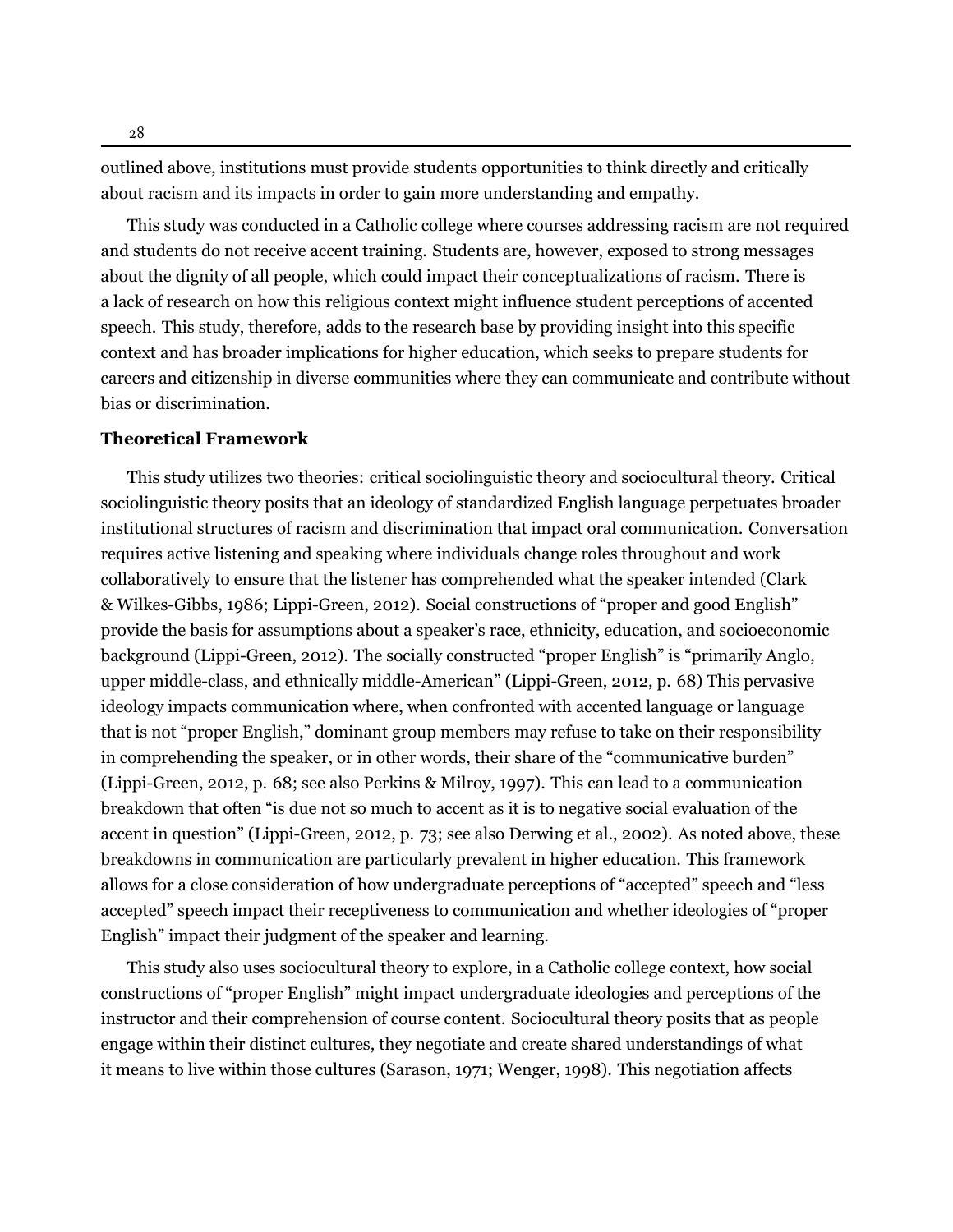how people interpret their experiences, preferences, emotions, choices, and identity [\(Eisenhart](#page-29-10), [2001;](#page-29-10) [Wenger,](#page-33-0) [1998\)](#page-33-0). These shared understandings are contextually bound and influenced by history, tradition, race, power, cultural myths, and societal norms, which have also been coconstructed [\(Sarason,](#page-32-5) [1971;](#page-32-5) [Wenger](#page-33-0), [1998](#page-33-0)). According to theorists, schools have a distinct culture that includes shared norms and values [\(Hargreaves,](#page-29-11) [1997;](#page-29-11) [Sarason](#page-32-5), [1971\)](#page-32-5).

Research on the impact of non-educational organizational contexts shaping perspectives toward accented speech remains largely theoretical or experimental. [Stone-Romero and Stone](#page-32-10) ([2007\)](#page-32-10) argue that the social identity of those in positions of power in an organization (in addition to hegemonic national culture) shape the culture of that organization in ways that influence the expectations for the "social identities" of ideal candidates. For example, given the prevalence of male white Anglo Saxon Protestants (MWASPs) in business, business organizations are likely to embody a culture that presumes that the ideal candidates for particular jobs will reflect the values of MWASPs. Similarly, [Ray](#page-31-6) [\(2019\)](#page-31-6) theorizes organizations as racialized, rather than race-neutral and purely driven by bureaucratic rationalization. Ray contends that organizational cultural contexts often legitimatize the unequal distribution of resources, treat whiteness as a credential, and engage in the decoupling of organizational actions from formal rules in ways that are racialized. While not specifically addressing the impact of accents, taking Lippi-Green's ([1997](#page-30-5)) evidence that particular accents are racialized, Ray adds to the theoretical grounding, which suggests the importance of organizational cultural context shaping members' racialized perceptions and expectations.

In light of this theoretical role that organizations can play in mediating hegemonic culture, a Catholic context could shape student racial conceptualizations because the Catholic Church and its schools promote the value of every human being, regardless of race, gender, ability, and even religion due to the belief that all people are made in the image and likeness of God (*Ex Corde*, [1990](#page-29-1); *Gravissimum Educationis*, [1965](#page-31-7)). The Association of Catholic Colleges and Universities ([2012](#page-28-7)) stipulates that Catholic Social Teaching – the teachings that proclaim the life and dignity of the human person, a call to seeking the common good, and a preferential option for the poor and vulnerable – should be integral to the mission of Catholic higher education and explicitly manifested in the education and formation of students, faculty research, and expressions of corporate and institutional identity. Catholic colleges and universities, thus, are "called on to become an ever more effective instrument of cultural progress for individuals as well as for society," including the study of "serious contemporary problems in areas such as the dignity of human life [and] the promotion of justice for all" (*Ex Corde*, [1990](#page-29-1), §32). This call for social justice directly confronts the culture of racism in the United States. Students attending Catholic schools, therefore, should receive direct formative experiences as well as indirect messages about respecting all, which could impact bias and ideologies about speech. Insights from scholars such as [Bonilla & Silva](#page-28-0) ([2006\)](#page-28-0) highlight the need to avoid adopting a color-blind approach to understanding racism in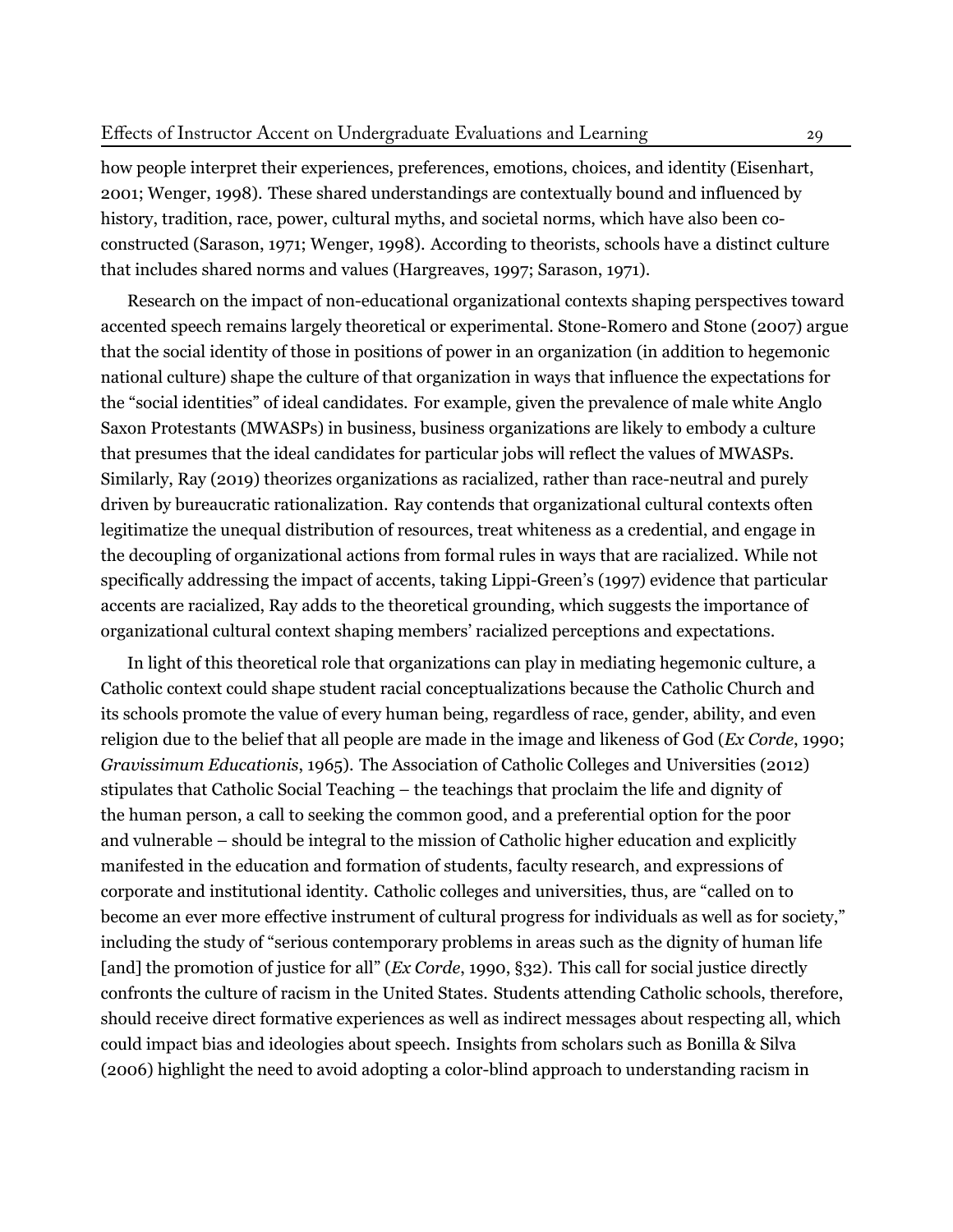30

institutions promoting the notion of "justice for all." Color-blind approaches – which attempt to define all as inherently equal while promoting a worldview in which individuals feign blindness to a person's race and assume that all have the same experiences and opportunities – ignore existing systemic and cultural processes that, when left to function without critical assessment, continue to produce racist outcomes even without individuals holding explicitly racist attitudes.

Even from their early history, Catholic schools in the United States have sought to meet the call for social justice. Many Catholic elementary and secondary schools were founded to provide bilingual and bicultural education to support immigrants and help them integrate into society. "Native-language Catholic schools provided an environment where the cultural and linguistic backgrounds of students were acknowledged and respected," in contrast to public schools that made negative assumptions about their ability and intellect (O'Keefe & Scheopner, [2009,](#page-31-8) p. 73). Catholic elementary and secondary schools were established to educate Black students prior to the Civil Rights Movement and often were some of the first in major cities to offer education for Black families ([Franklin](#page-29-2), [1996](#page-29-2)). These same patterns happened in 19th-century Catholic colleges, which "sought to preserve the religious and cultural roots of first-generation Catholic immigrants [while] they also sought to give those immigrants an opportunity to advance in American society" (Rizzi, [2018](#page-32-3), p. 158). Catholic K-12 schools were also some of the first to desegregate, even prior to the *Brown v. Board of Education* decision [\(Ritter](#page-31-9), [r 20;](#page-31-9) [Rummel](#page-32-11), [1953\)](#page-32-11). Today, Catholic K-12 schools like the Nativity Miguel and Cristo Rey Network seek to serve families of color and families from low-socioeconomic backgrounds. In Catholic higher education, "social justice is an explicit part of the charisms of many religious orders" (Rizzi, [2018,](#page-32-3) p. 173; see also Bergman, [2011;](#page-28-8) Leming, [2016\)](#page-30-10), and colleges and universities continue in the long-standing tradition of "education of the non-poor and privileged...on behalf of the poor and marginalized" (i.e., education for social justice; Bergman, [2011,](#page-28-8) p. 79).

Despite these historical advancements, Catholic educational institutions and the Catholic Church itself have not always acted consistently with these social justice aspirations. Rather, the Catholic Church has historically communicated conflicting messages regarding conceptualizations of race. Racism is recognized as a sin by the United States Conference of Catholic Bishops [\(2018](#page-32-12)), which also recognizes that the Catholic Church has too often been complicit with systemic oppression of people of color. For example, Catholic boarding schools sought to "civilize" Indigenous children in the United States by stripping them of their language and culture often through violence and abuse ([Pember](#page-31-10), [2019](#page-31-10)). While Catholic schools were established to evangelize and "in defense of the Native American population" against conquest, this was not the case for enslaved Africans where few schools were founded and the Church was "more likely to participate in Black exploitation and oppression" [\(Franklin,](#page-29-2) [1996\)](#page-29-2). Even with its history of serving immigrant populations, one reason the Catholic Church sought to establish national Churches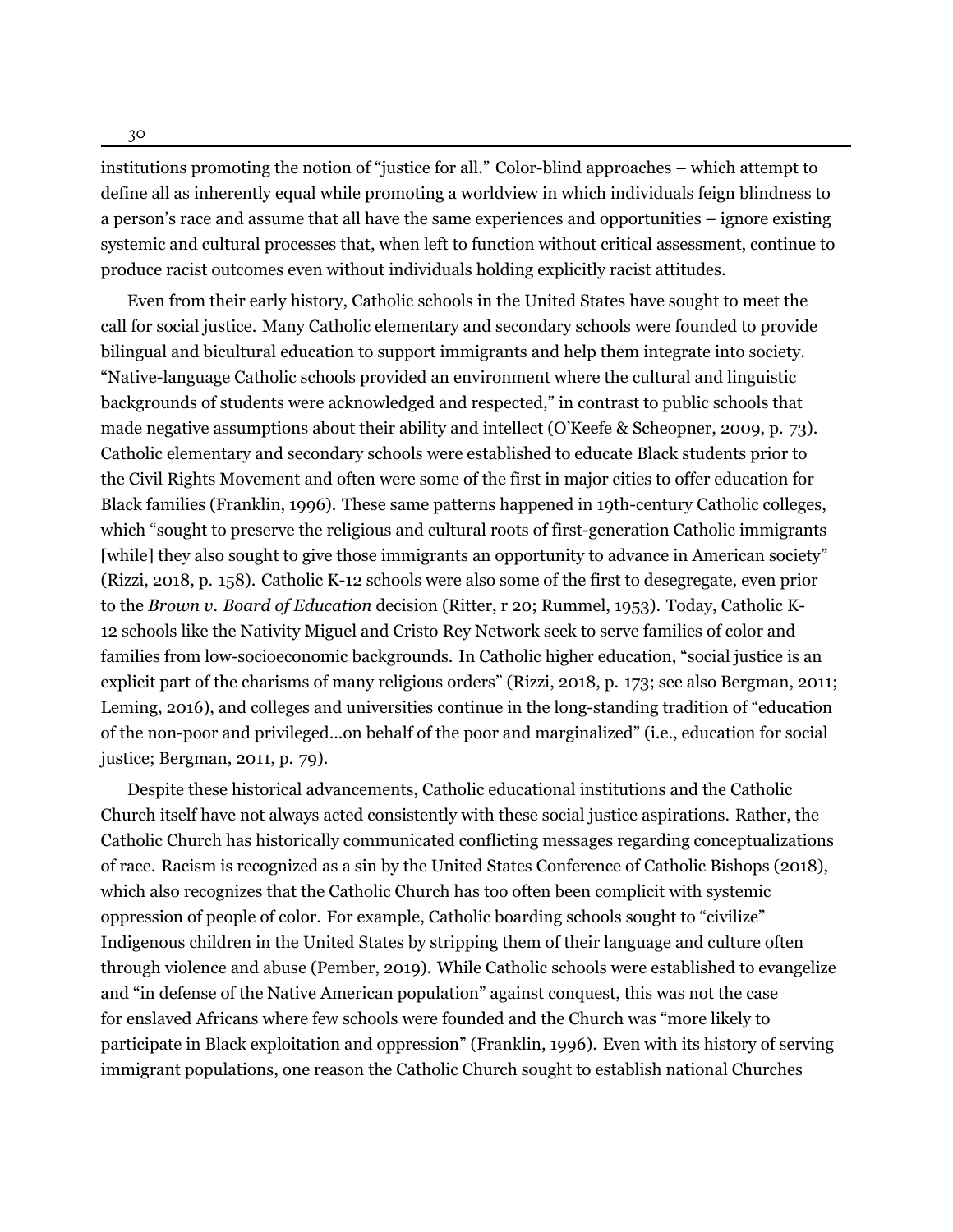# Effects of Instructor Accent on Undergraduate Evaluations and Learning 31

and native-language elementary and secondary schools was to ensure these populations remained Catholic [\(O'Keefe & Scheopner,](#page-31-8) [2009](#page-31-8)). These efforts took precedence over evangelizing or recruiting clergy among African Americans after emancipation (Franklin, [1996](#page-29-2), p. 47). In Catholic schools that were founded for or served Black communities, these families struggled to provide their children with biculturalism because the curriculum was Eurocentric, there were often few positive accounts and representations of African Americans, and schools often sought out assimilation rather than accommodating the racial and cultural identities of their students (Foster, [1996\)](#page-29-12). Thus, despite the goal to honor the backgrounds of their students, Catholic schools often forced assimilation for their students of color. Today, there is a consistent absence of Black Catholic history in Catholic educational institutions as an area of study ([Crary](#page-28-9), [2020\)](#page-28-9). This stands in sharp contrast to messaging about human dignity. Further, many Catholic elementary, secondary, and post-secondary schools have often served and continue to serve white, wealthy student populations ([McDonald & Schultz,](#page-30-11) [2020;](#page-30-11) [Nichols](#page-31-3), [2017;](#page-31-3) [Rizzi,](#page-32-3) [2018](#page-32-3)) despite an influx of Catholic Hispanic immigrants, including nearly eight million Catholic school-aged children, only 2.3% of whom attend Catholic elementary and secondary schools (Ospino & Weitzel-O'Neill, [2016](#page-31-11)).

Thus, while the Catholic Church and its K-12 and higher educational institutions have sought to confront the culture of racism in the United States, they have been inconsistent and, at times, perpetuated white supremacy. This history and current practice are part of the culture of racism that students learn as members of these communities. In response to the call for justice within Church teachings, its history briefly summarized above, and the renewed recognition of systemic societal racism, Church leaders have challenged Catholics to build "empathy of the privileged toward the plight of those racially marked as 'other"' and to address "the 'cultural logic' that continues to ground social callousness toward persons of color" (Massingale, [2014](#page-30-12), p. 138). Research examining the role of racial bias within higher education can better elucidate the perceived barriers for learning and teaching within diverse contexts that contribute toward discrimination, "social callousness," and a "lack of empathy."

# **Research Questions**

The robust findings of bias in student evaluations of marginalized faculty members along with the Catholic Church context generate several research questions. First, does the pattern of pro-white bias in student perceptions of, and interactions with, faculty hold in Catholic higher education? Like other institutions, the potential exists for a mismatch between the stated goals of the institution and the actual outcomes. This is further complicated by the fact that the definition of racism is socially constructed and variable across cultural contexts even within the same time period (Omi & Winant, [2014](#page-31-1)). If leaders in the Church and those implementing policy on the ground define racism using the "color-blind" narrative, it is likely that less visible and implicit racist processes persist along with the racial outcomes they create ([Bonilla & Silva](#page-28-0), [2006;](#page-28-0) [Omi & Winant,](#page-31-1) [2014\)](#page-31-1). By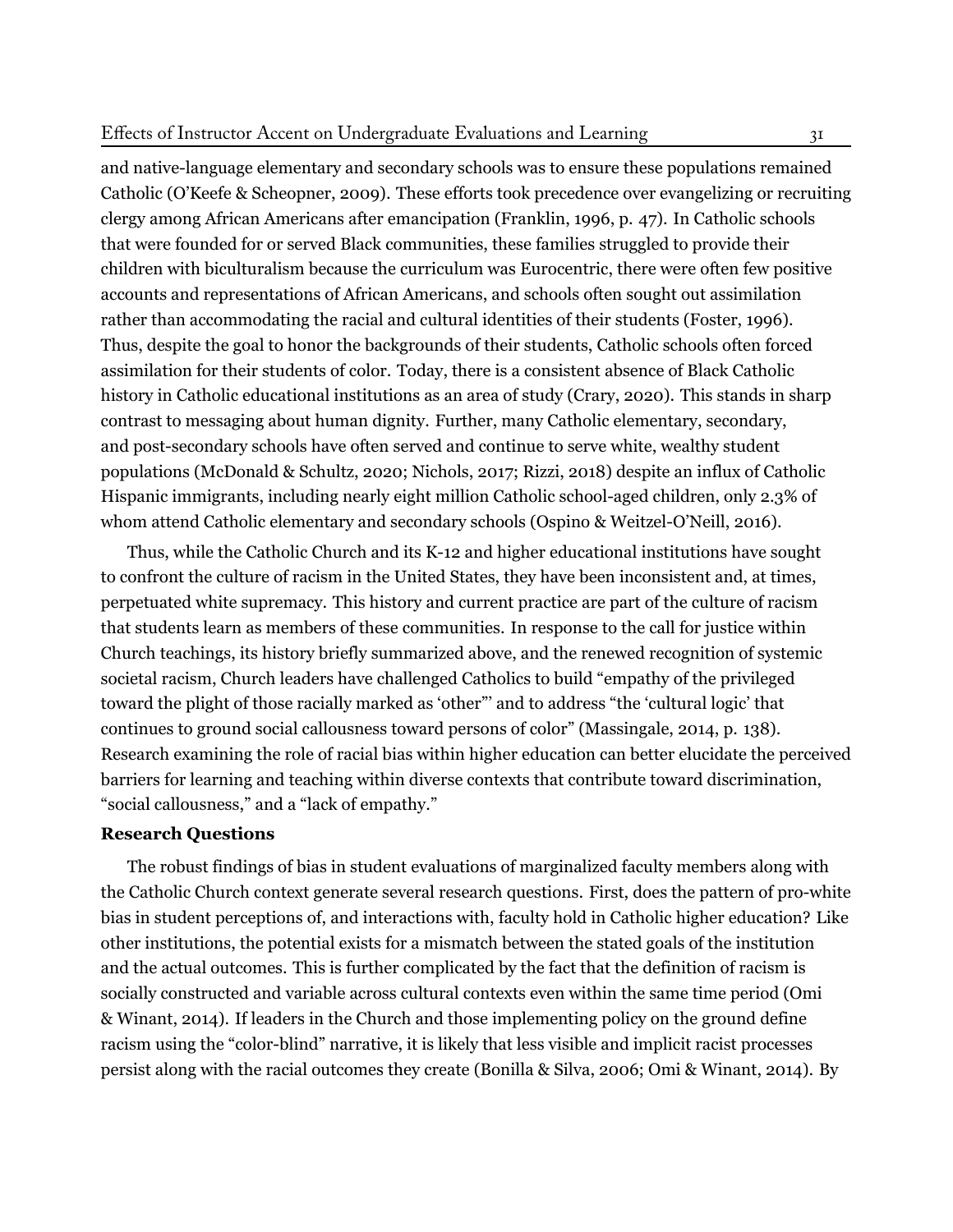32

contrast, the Catholic Church differs from other secular institutions by tying organizational beliefs and statements specifically to a religious identity. This potentially provides greater weight and importance to overall commitment to broad goals, like racial justice. It could be that students who attend Catholic institutions differ from the general trend in higher education and are less likely to exhibit racial bias toward educators given the divine component of the commitment to racial justice.

A second guiding research question is whether patterns in undergraduate engagement with material vary by instructor accent when visual cues or background information are not provided. The absence of these cues could help determine the specific role of accent in line with the theoretical frameworks of this study. The analyses that follow are based on presentations in which students were given no information about the background of the instructor other than the sound of their voice. As noted, much of the existing research on student bias against instructors includes students who have been given visual cues or background information regarding the race of the instructor ([McGowan](#page-30-6), [2015](#page-30-6)). In addition, the population for the current study are students attending a Catholic institution where there are predominantly white faculty, staff, and students and, therefore, most participants lack experience with accented language and accent training. Given that the racialization of language is often prompted by the perception of the speaker's physical characteristics, it is expected that the students in this study with little experience with speakers of accented speech will struggle to accurately identify an instructor's race solely on their speech. Thus, students should not demonstrate consistent bias against non-white presenters if their face and name are unseen/unknown.

To the extent that racial bias is present among the students, critical sociolinguistic theory suggests two potential outcomes. First, students may racialize and stigmatize the accent of the instructor and, as a result, display unwillingness to carry their share of the communicative burden [\(Lippi-Green](#page-30-3), [2012](#page-30-3)). This "shutting down" on the student's part should result in less efficacy of the lesson and more negative evaluations of the instructor ([Lima,](#page-30-7) [2012;](#page-30-7) [Rubin,](#page-32-8) [2012\)](#page-32-8). A second potential bias process primarily impacts the instructor's evaluations, wherein students stigmatizing the accent of the instructor perceive the instruction as less helpful and well communicated, while actually performing as well as students taught by instructors with non-stigmatized accents ([Baese-](#page-28-3)[Berk et al.](#page-28-3), [2020;](#page-28-3) [McLaughlin & VanEngen,](#page-31-12) [2020;](#page-31-12) [Rubin,](#page-32-4) [1992](#page-32-4)). Thus, it is expected that bias should be most pronounced around students' perceptions of communication efficacy, instruction efficacy, and clarity of communication/grammar.

In either of the two processes described above, bias against instructors with a racialized accent in student evaluations is expected. Critical sociolinguistic theory suggests a variety of ways biases could be defined. In one form of bias, a racialized accent could cause the material (presentation slides, lecture scripts, etc.) to be evaluated harshly, as the accent triggers stereotypes projected onto the material ([Lippi-Green](#page-30-3), [2012;](#page-30-3) [Rubin](#page-32-4), [1992\)](#page-32-4). Another form of bias could cause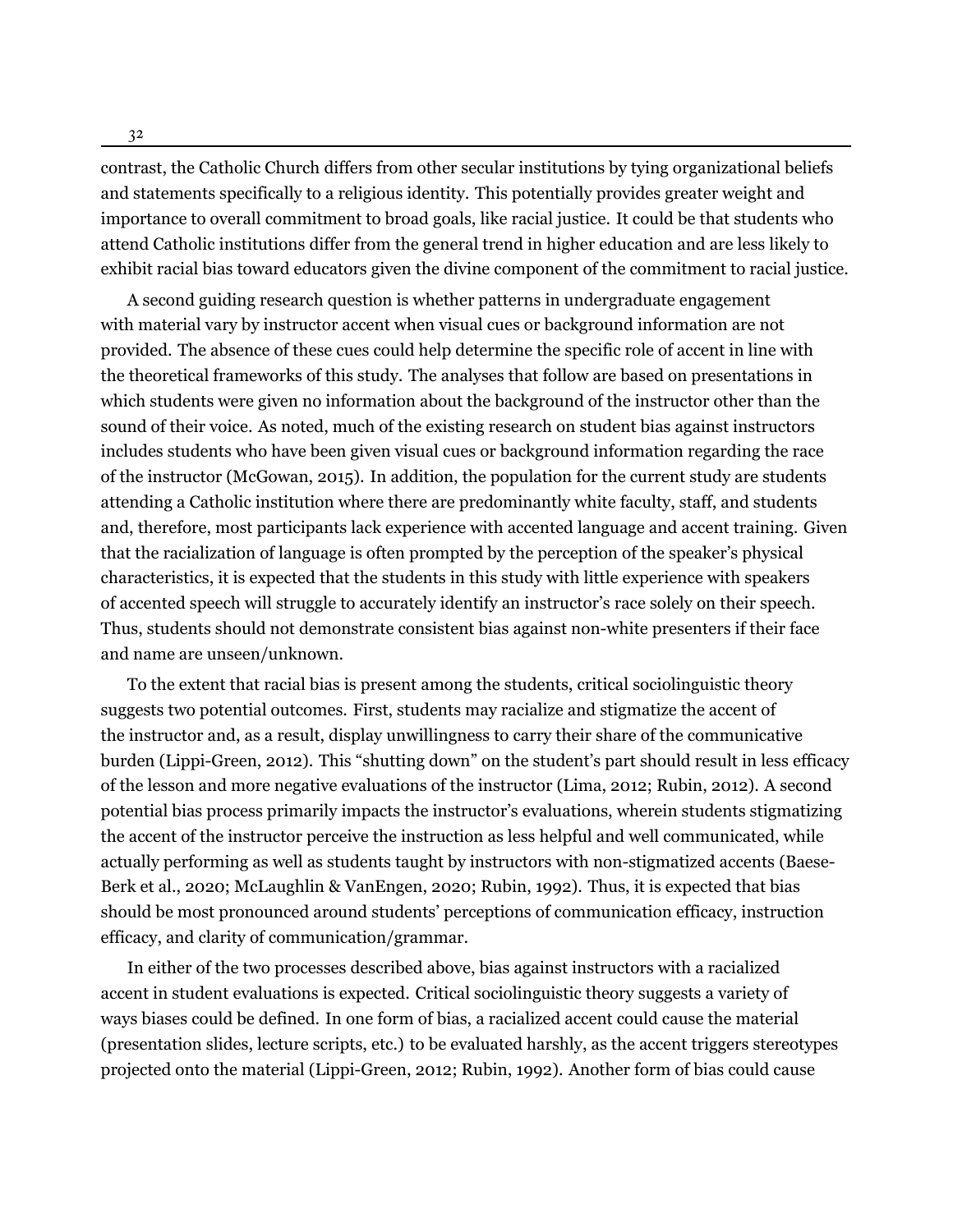harsher evaluations of the instructor's teaching efficacy, but not the materials themselves. As the instructors in this study all used the same script and presentation slides, this study's analyses could differentiate between these different types of bias.

Finally, it is important to note that critical sociolinguistic theory focuses on how people make meaning from interactions with others. Instead of using objective standards to evaluate accents, the receiver of the information defines the accent as meeting or failing to meet "proper English" standards [\(Lippi-Green](#page-30-3), [2012](#page-30-3)). As a result, the conversation is interpreted according to this assessment and cultural messages about those who fail to speak "proper English." According to the critical sociolinguistic approach, when the face and background information such as the name of the instructor are not visible, students are expected to associate accents that are not "proper English" with non-white instructors, leading to biased outcomes ([Lippi-Green,](#page-30-3) [2012\)](#page-30-3). Accordingly, when perceived instructor ethnicity and actual ethnicity do not align, it is expected to be student perception, rather than actual ethnicity, that will affect bias.

#### **Methods**

# **Design and Procedure**

This between-groups experimental study examines the role of accent in student assessments and evaluations of a prerecorded microlecture. Participants were asked by their professors to view the short lecture on ethics in human subject research as part of their course content. The microlecture included the history of ethical principles in research as well as specific principles (respect for persons, justice, beneficence) and their relation to scientific research. Viewed through Qualtrics, students received an informed consent for the study, followed by a pre-assessment, the microlecture, a post-assessment, an evaluation of the microlecture, and demographic questions. Students were assured their answers would not be shared with their professors. Using random assignment through Qualtrics, participants viewed one of five microlectures read in different individual accents: North American<sup>1</sup>, Indian, and Taiwanese.<sup>2</sup> The timing of the microlecture varied from 12 to 17 minutes across the different recordings. The presentation slides and script were consistent across the five microlectures. Again, no picture, name, or other background information of the instructor was displayed.

<sup>&</sup>lt;sup>1</sup> Both the male and female instructors were from Pennsylvania.<br><sup>2</sup> The authors acknowledge that there is no single white or over  $\lambda$ 

<sup>2</sup> The authors acknowledge that there is no single white or even North American accent, nor is there a single Indian or Taiwanese accent. Accents vary by region in any country.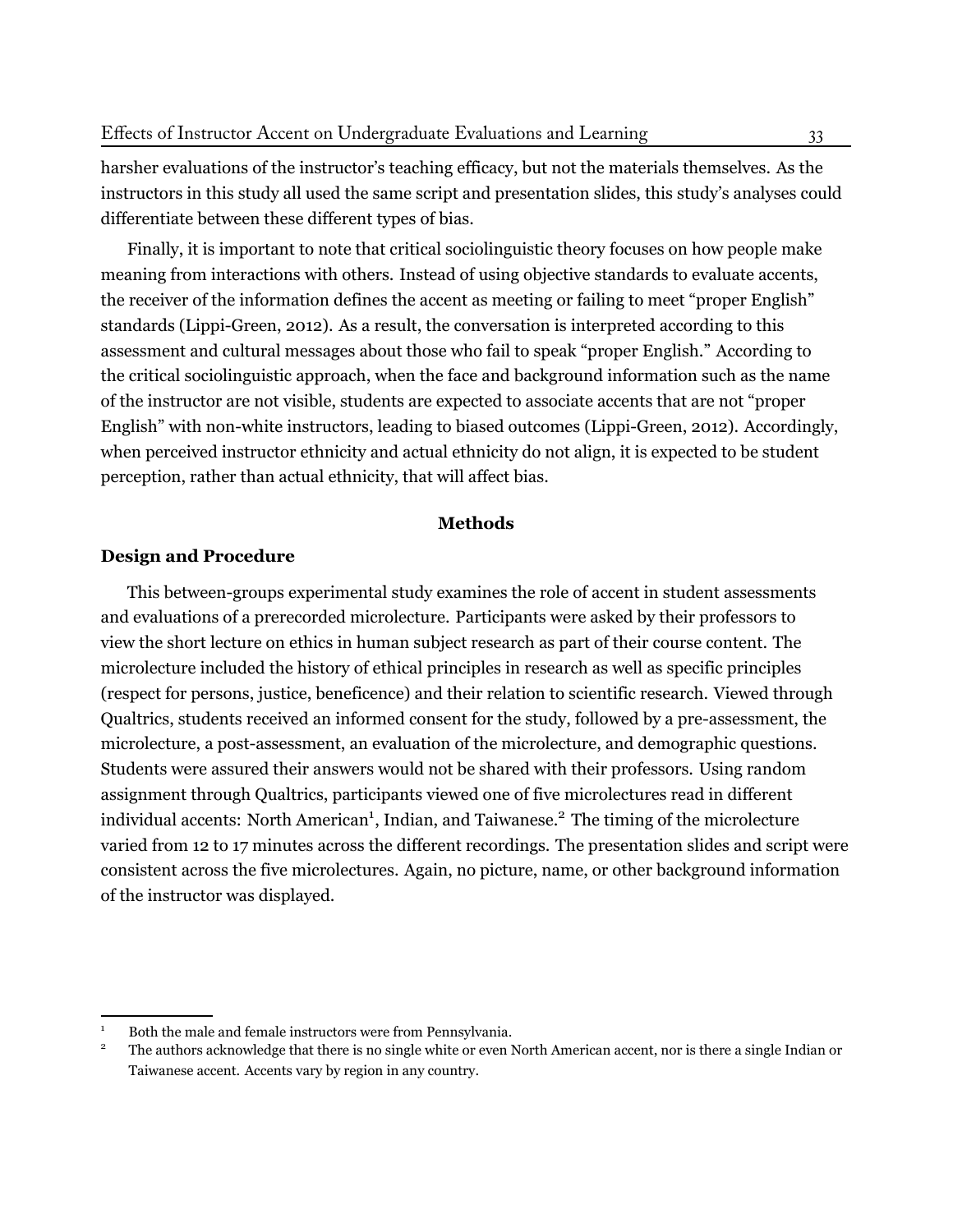#### **Measures**

The pre- and post-assessment both included the same six multiple-choice questions and three theoretical examples. The theoretical examples asked participants to identify which ethics principles applied to three different research scenarios. A total number of correct answers was computed for each of the pre- and post-assessments with scores ranging from 0 to 9 (see Appendix ).

The evaluation of the microlecture included questions about the "usefulness" and potential for "improvements" of the microlecture. Participants were asked how much they agreed with eight statements on a 5-point Likert-type scale from "*strongly agree*" to "*strongly disagree*" (see Table 4). The Likert scale items were designed to be brief and similar to questions on faculty evaluations that students typically receive in their courses to ensure external validity in the experiment. A pilot study was conducted prior to data collection as a measure of construct and face validity. Evaluation items were coded so that higher scores reflected agreement.

For the demographic questions, participants were asked the perceived race and ethnicity of the microlecture instructor. Participants also reported their own gender, race, and ethnicity.

#### **Participants**

The sample consisted of 98 students enrolled in the second semester of a year-long freshman seminar course at a small, Catholic, liberal arts college (see Table 1). The seminar course focuses on the relationship between the individual, the community, and the divine, with course readings that include Augustine's *Of Free Choice and the Will*, the Gospel of Luke, and lectures and readings on Catholic monasticism and the Catholic Church. Thus, all students, regardless of religious background, received instruction on Catholic social teaching prior to the study. Participants were 70.4% (*n* = 69) female and 91.84% white (*n* = 90). Approximately 504 students were invited to take part in the study, while 275 viewed the microlecture, and 100 completed the survey. Participants were assigned to a microlecture presented by native English-speaking instructors (34.9%) or by instructors with Asian accents (65.31%)<sup>3</sup>.

<sup>3</sup> Here "Asian" refers to both East Asian (Taiwanese) and South Asian (Indian). Students were randomly assigned to one of 5 conditions (White US female, White US male, Taiwanese male, Indian female, and Indian male). Unfortunately, students who should have been assigned to a Taiwanese female instructor were also assigned to the Indian female condition (resulting in a doubling of the students in that condition). Analyses showed no significant difference in student performance or instructor evaluation between those receiving the Taiwanese and the Indian conditions.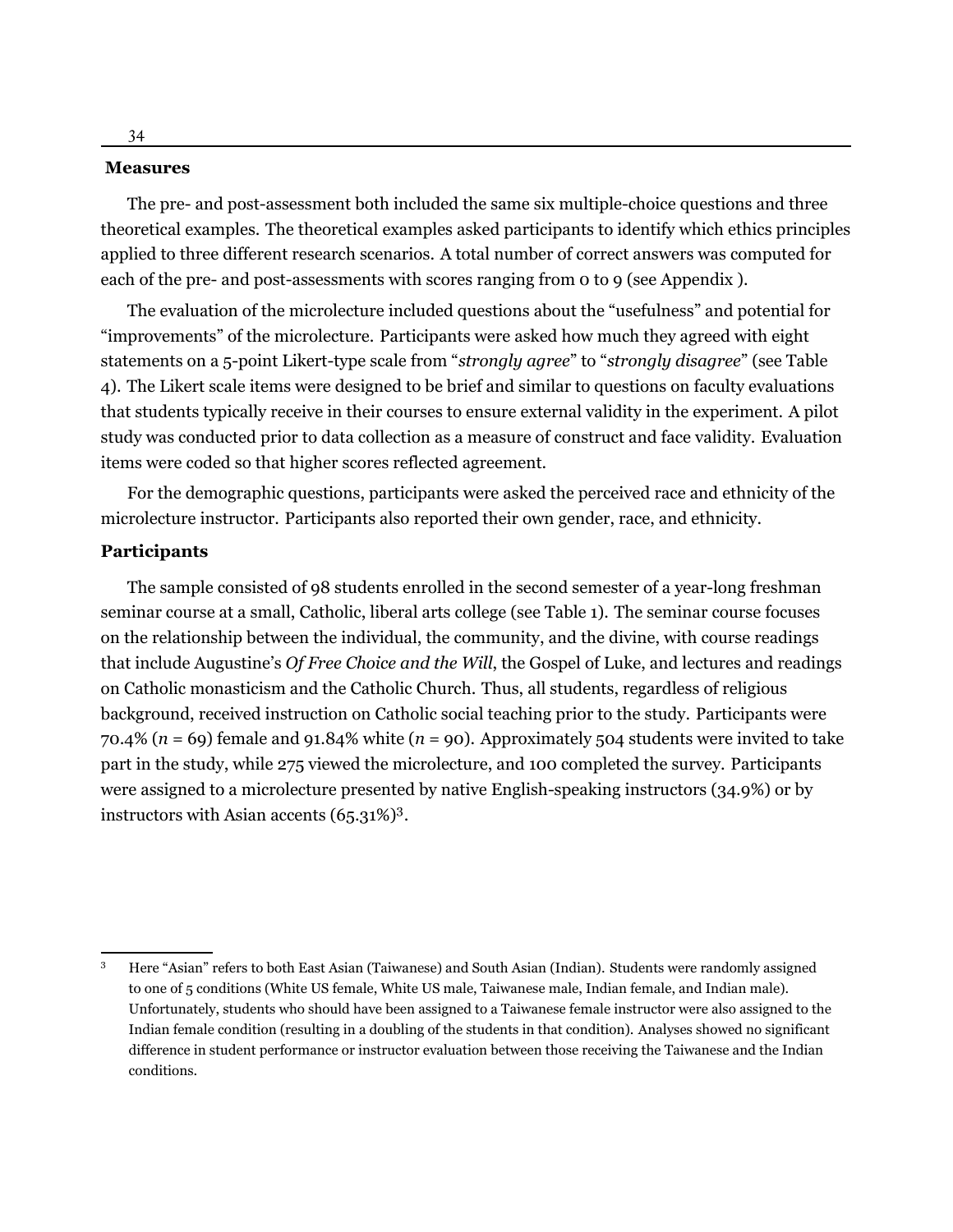# **Data Analysis**

Analyses were conducted using difference of means *t*-tests and OLS regression in STATA Version 16. Two independent variables were included in the main analysis based on the randomization of the microlectures: (a) the students' perceived race of the microlecture instructor (white, non-white) and (b) the actual background of the instructor (white, non-white). Evaluation items and quiz improvement were taken as dependent variables. OLS models were run only for instructor evaluation items and controlled for student gender, student race, instructor gender, and student improvement on the quiz.4

#### **Table 1**

*ParƟcipant CharacterisƟcs*

| Observation (individuals)                 | n              | $\%$  |
|-------------------------------------------|----------------|-------|
| Students' Demographic Characteristics     |                |       |
| Gender                                    |                |       |
| Male                                      | 28             | 28.57 |
| Female                                    | 69             | 70.41 |
| Transgender                               | 1              | 1.02  |
| Race/Ethnicity                            |                |       |
| White                                     | 90             | 91.84 |
| Non-White                                 | 8              | 8.16  |
| <b>Black</b>                              | 3              |       |
| Hispanic/Latino                           | 2              |       |
| Asian                                     | 1              |       |
| Others                                    | $\overline{2}$ |       |
| <b>Assigned Microlecture Groups</b>       |                |       |
| Presenter's accent                        |                |       |
| Northern American accent                  | 34             | 34.69 |
| Asian accent                              | 64             | 65.31 |
| Post-test performance relative to pretest |                |       |
| Improved                                  | 54             | 55.1  |
| Stayed the same                           | 29             | 29.6  |
| Declined                                  | 15             | 15.3  |

<sup>4</sup> OLS analyses examining the relationship between instructor demographics and student performance on the assessment were run but are excluded from this paper since they also showed no significant correlation.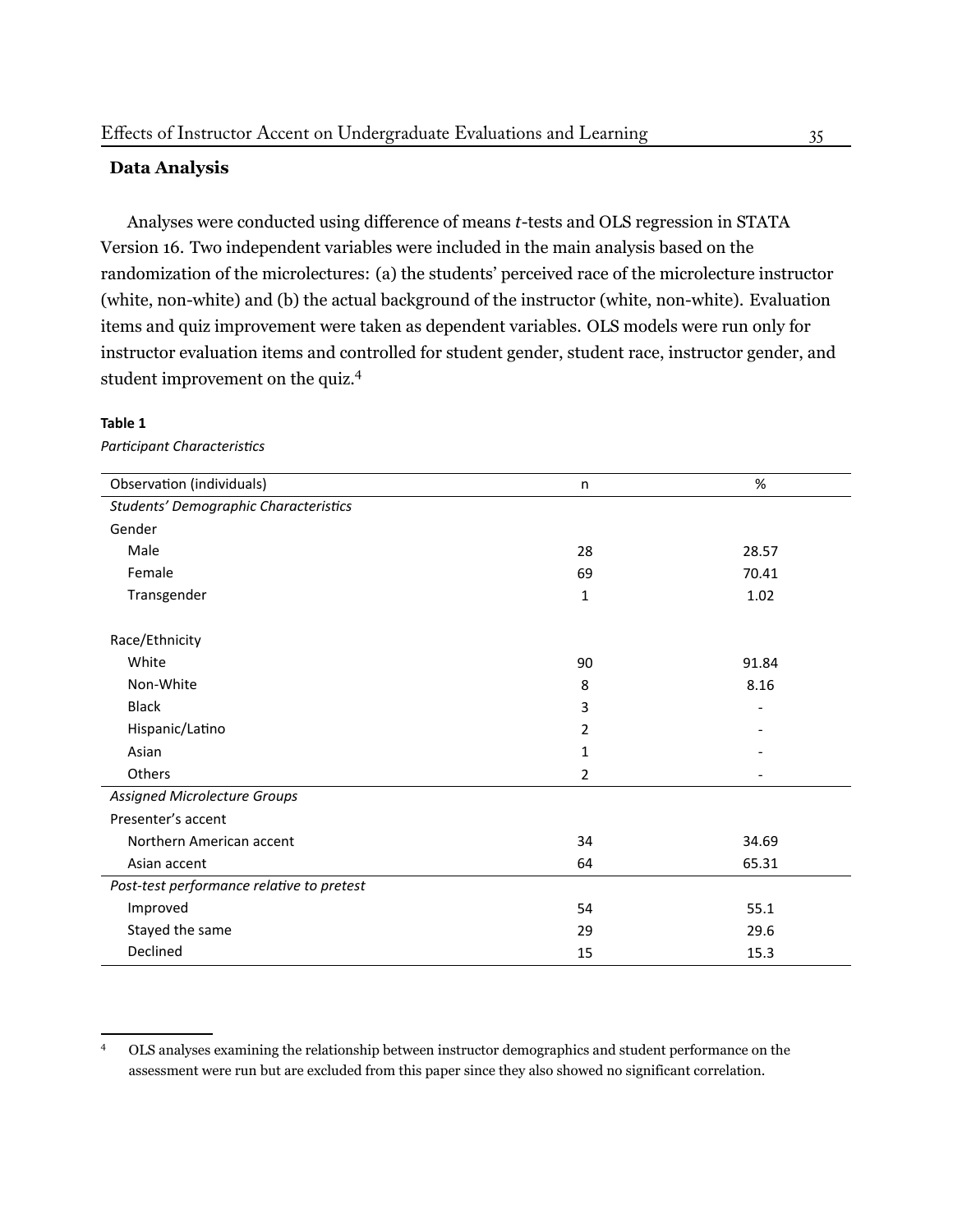#### **Results**

The results from the pre- and post-assessments indicate that the presentation improved student learning; however, this improvement was mostly in the multiple-choice questions. The average score improved from 4.81 to 5.59 correct answers, and the percentage of students who answered all questions correctly improved from  $\alpha$ % to 5.10%. In general, half of the participants' (50%; *n* = 49) test scores improved after the microlecture.

In terms of student perception of instructors' race, Table 2 shows that only about 70% of students  $(n = 68)$  accurately perceived whether or not their instructor was white based on their accent during the microlecture.<sup>5</sup> This binary construction is required because of the sample size but is also congruent with the study's theoretical framing. About 80% of the white Northern American presenters were perceived as white by students, and about 65% of the Asian presenters were recognized as non-white. Notably, while only 34.69% of presenters in this study were actually white, just over half of the students thought their lectures were presented by white instructors.

# **Table 2**

*Presenter's Accent and Students' PercepƟons of Presenter's Race*

|                                   | Students' perception of presenters' race |                |           |                |  |  |
|-----------------------------------|------------------------------------------|----------------|-----------|----------------|--|--|
|                                   | White                                    |                | Non-White |                |  |  |
| Presenters' accent backgrounds    | n                                        | % in condition |           | % in condition |  |  |
| North American (White; $n = 34$ ) | 27                                       | 79.41          |           | 20.59          |  |  |
| Asian (Non-White; $n = 64$ )      | 23                                       | 35.94          | 41        | 64.06          |  |  |

Dependent mean *t*-tests were conducted to examine associations between student perception of instructor race and student performance. According to critical sociolinguistic theory, one potential outcome is a shift of communicative burden from the student to the instructor, resulting in poor student performance. However, our findings regarding this hypothesized process are complex. The mean post-assessment score is significantly higher than the mean pre-assessment score (see Table 3), regardless of the lecturers' accents. Additionally, we found no statistically significant association between student perception of instructor race and student performance. Comparisons were made using both the raw change in score and item response theory to account for the varying difficulty of the test questions.

That said, there remains an interesting and seemingly contradictory trend in the bivariate comparisons. While a greater proportion of students assigned to North American accents improved (55.88%) than of those assigned to an Asian accent (46.88%), the opposite trend was observed regarding student perception of instructor race. There was less improvement among students

<sup>&</sup>lt;sup>5</sup> This number includes students who, for example, perceived their Taiwanese instructor to be Black.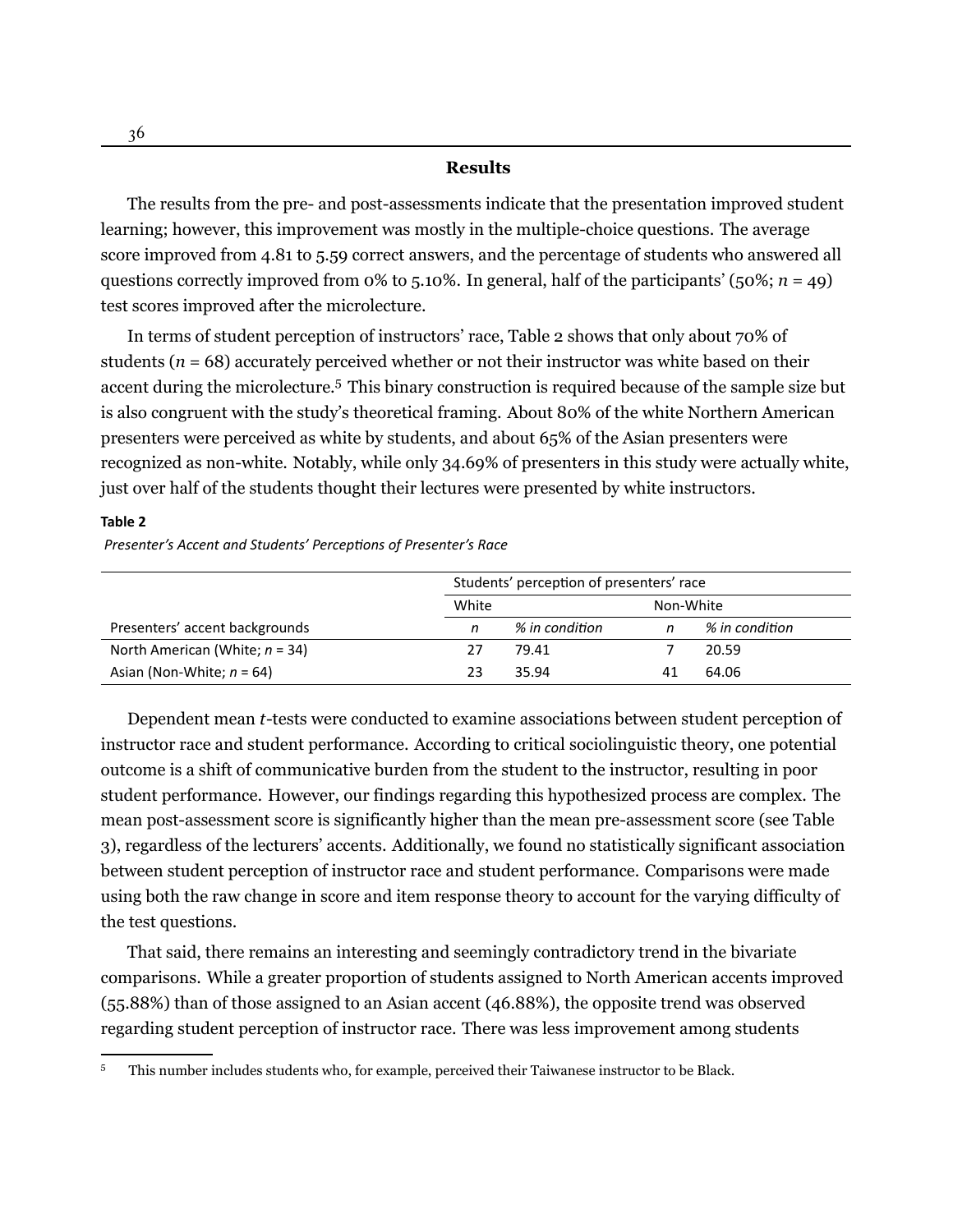who believed their instructor to be white compared to those who believed their instructor to be non-white (44% versus 56.25%). Although not statistically significant, these differences highlight the complex nature of perceived race and ethnicity and the need for careful consideration of measurement when evaluating the impact of instructor demographics on student outcomes and evaluations. While the sample in these categories make it difficult to disentangle these processes, they suggest the potential of a much more complex internal process than students shutting down when they perceive an accent to be non-white. This is highlighted by the reduced performance among students who incorrectly identified the race of their non-white presenter as white.

#### **Table 3**

| Groups                                   | n  | Pre-         | Post-        | Change t-value <sup>+</sup> |           | Improvement |              |
|------------------------------------------|----|--------------|--------------|-----------------------------|-----------|-------------|--------------|
|                                          |    | assessment   | assessment   |                             |           |             | on the post- |
|                                          |    | score (Mean) | score (Mean) |                             |           |             | assessment   |
| Presenter's accent backgrounds           |    |              |              |                             |           | n           | %            |
| North American White                     | 34 | 4.67         | 5.47         | .80                         | $2.67**$  | 19          | 55.88        |
| Asian                                    | 64 | 4.88         | 5.66         | .78                         | $3.89***$ | 30          | 46.88        |
| Students' perception of presenters' Race |    |              |              |                             |           |             |              |
| White                                    | 50 | 4.40         | 5.18         | .78                         | $3.33***$ | 22          | 44.00        |
| Non-white                                | 48 | 5.23         | 6.02         | .79                         | $3.32***$ | 27          | 56.25        |
|                                          |    |              |              |                             |           |             |              |

The Effect of Instructor Accents and Students' Perceptions of Presenters' Race on Students' Test Performance

†Dependent mean *t*-test, one tailed, *t*-test (posƩest-pretest score)

Independent samples *t*-tests were conducted to examine student perception of instructor race in relation to student evaluations. Table 4 shows the average evaluation rating for instructors perceived as white and non-white, as well as the results of a *t*-test comparison of means for the groups. Results in Table 4 suggest that student perceptions of instructor race influence their evaluations of the instructor. Specifically, instructors perceived as white received significantly higher ratings in terms of the student belief that they "showed enthusiasm about the subject matter" and that "watching this microlecture improved [their] score on the quiz" (though, the former is only significant at the 0.1 level  $[p=0.059]$ . Importantly, these were the only questions that did not ask specifically about the content of the presentation, which did not vary by presenter. Thus, there is evidence of a bias against instructors based on perceived race.

Table 5 replicates the analysis of Table 4 with the instructors' actual race rather than perceived race. When these groups are compared, the two significant results from Table 4 are eliminated. This suggests that it is not accent itself that drives bias, but instead, the students' perception of a nonwhite accent. Again, this conforms to critical sociolinguistic theory in that significant differences in presenter evaluations are observed only when the student racializes an accent as non-white.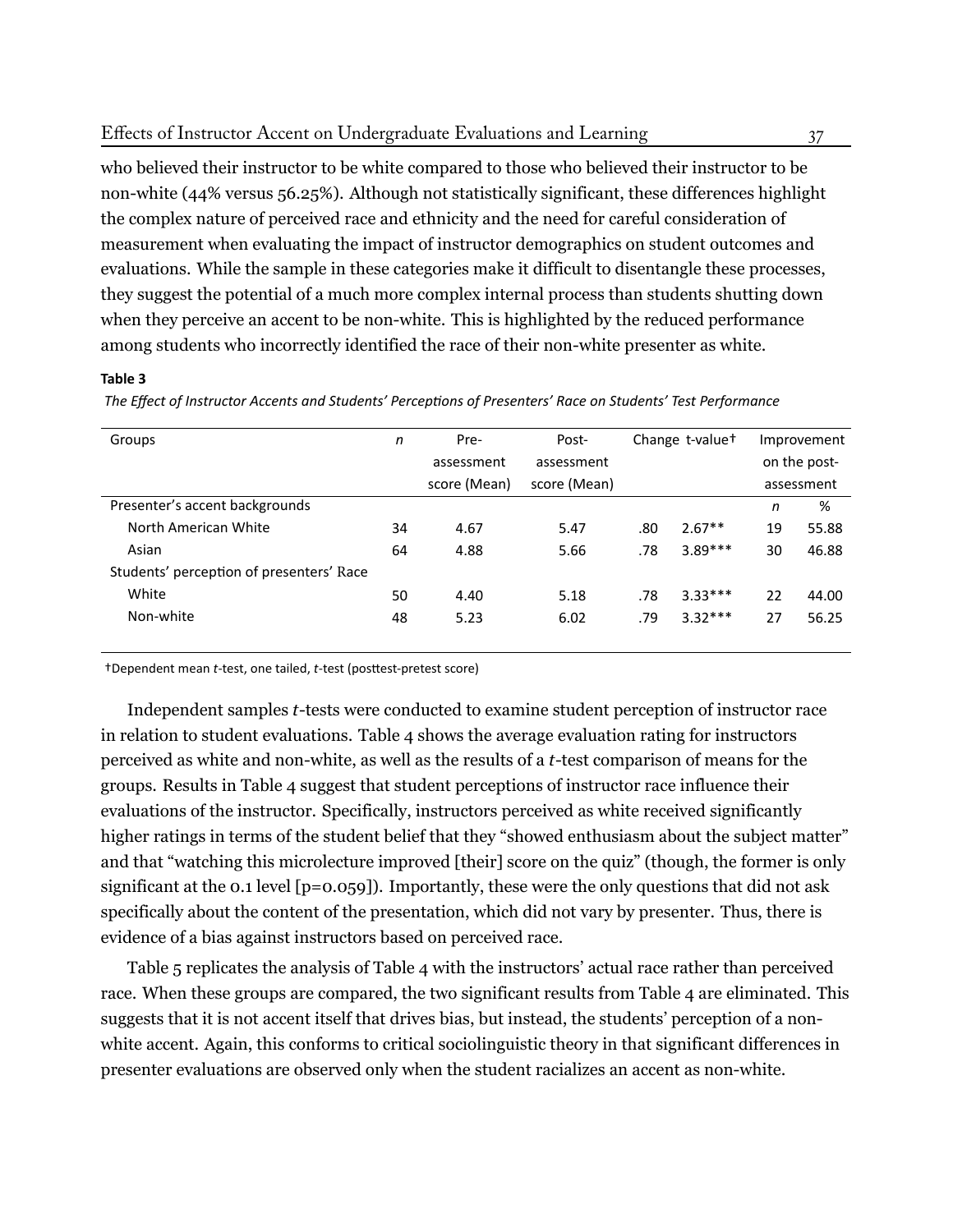#### **Table 4**

*Mean EvaluaƟon Scores Based on Students' PercepƟons of Presenter's Race*

|                                                         | White $(n = 50)$ |            | Non-white $(n = 48)$ |      |      |                      |
|---------------------------------------------------------|------------------|------------|----------------------|------|------|----------------------|
| Evaluation <sup>a</sup>                                 |                  | Range Mean | S.D.                 | Mean | S.D. | t-value <sup>b</sup> |
|                                                         |                  |            |                      |      |      | $(df = 96)$          |
| 1. The [professor]'s presentation was professional.     | $1 - 5$          | 4.54       | .82                  | 4.48 | .62  | .42                  |
| 2. The [professor] was knowledgeable about the subject  | $1 - 5$          | 4.58       | .64                  | 4.54 | .68  | .29                  |
| matter.                                                 |                  |            |                      |      |      |                      |
| 3. The [professor] showed enthusiasm about the subject  | $1 - 5$          | 4.08       | 1.07                 | 3.73 | 1.07 | $1.63^{\dagger}$     |
| matter.                                                 |                  |            |                      |      |      |                      |
| 4. The [professor] presented the material in a way that | $1 - 5$          | 4.42       | .73                  | 4.27 | .79  | .97                  |
| I was able to understand.                               |                  |            |                      |      |      |                      |
| 5. The [professor]'s slides were effective and well     | $1 - 5$          | 4.38       | .83                  | 4.44 | .65  | $-.38$               |
| organized.                                              |                  |            |                      |      |      |                      |
| 6. The [professor]'s slides were clear with correct     | $1 - 5$          | 4.54       | .68                  | 4.63 | .49  | $-.71$               |
| grammar and content.                                    |                  |            |                      |      |      |                      |
| 7. The [professor]'s examples helped me understand the  | $1 - 5$          | 4.42       | .86                  | 4.34 | .70  | .50                  |
| concepts.                                               |                  |            |                      |      |      |                      |
| 8. Watching this microlecture improved my score on the  | $1 - 5$          | 4.14       | .76                  | 3.79 | 1.01 | $1.94*$              |
| quiz.                                                   |                  |            |                      |      |      |                      |
| Total Score (Questions 1-8)                             |                  | 4.39       | .65                  | 4.28 | .55  | .91                  |

<sup>*a*</sup> A higher score refers to a higher rating

*b* Independent samples, one-tailed, *t*-test (difference = mean (0, White)-mean (1, Non-White))

† *p* < .10; \* *p* < .05 significant

Finally, Table 6 provides OLS regression analysis that further examines the two student evaluation items that differed by perceived race (Models 1-3 for instructor enthusiasm and Models 4-6 for student perception that the microlecture helped their post-assessment score) with the addition of control variables. Models 1 and 4 replicate the *t*-tests from Table 4, Models 2 and 5 introduce controls for student race and gender, and Models 3 and 6 incorporate a control for student improvement on the post-assessment. The patterns in Models 1 and 4 are also observed when controlling for student demographics in Models 2 and 5. However, after controlling for student improvement on the post-assessment, the relationship between perceived instructor race and enthusiasm is no longer significant. Taken together, these results support the findings that students who perceived an instructor as non-white believed that instructor to be less enthusiastic (Model 1 and 2) and more ineffective (Models 4, 5, and 6). In both cases, perceiving the instructor as non-white is significantly associated with about a third of a point reduction in their evaluation (on a 5-point scale).

38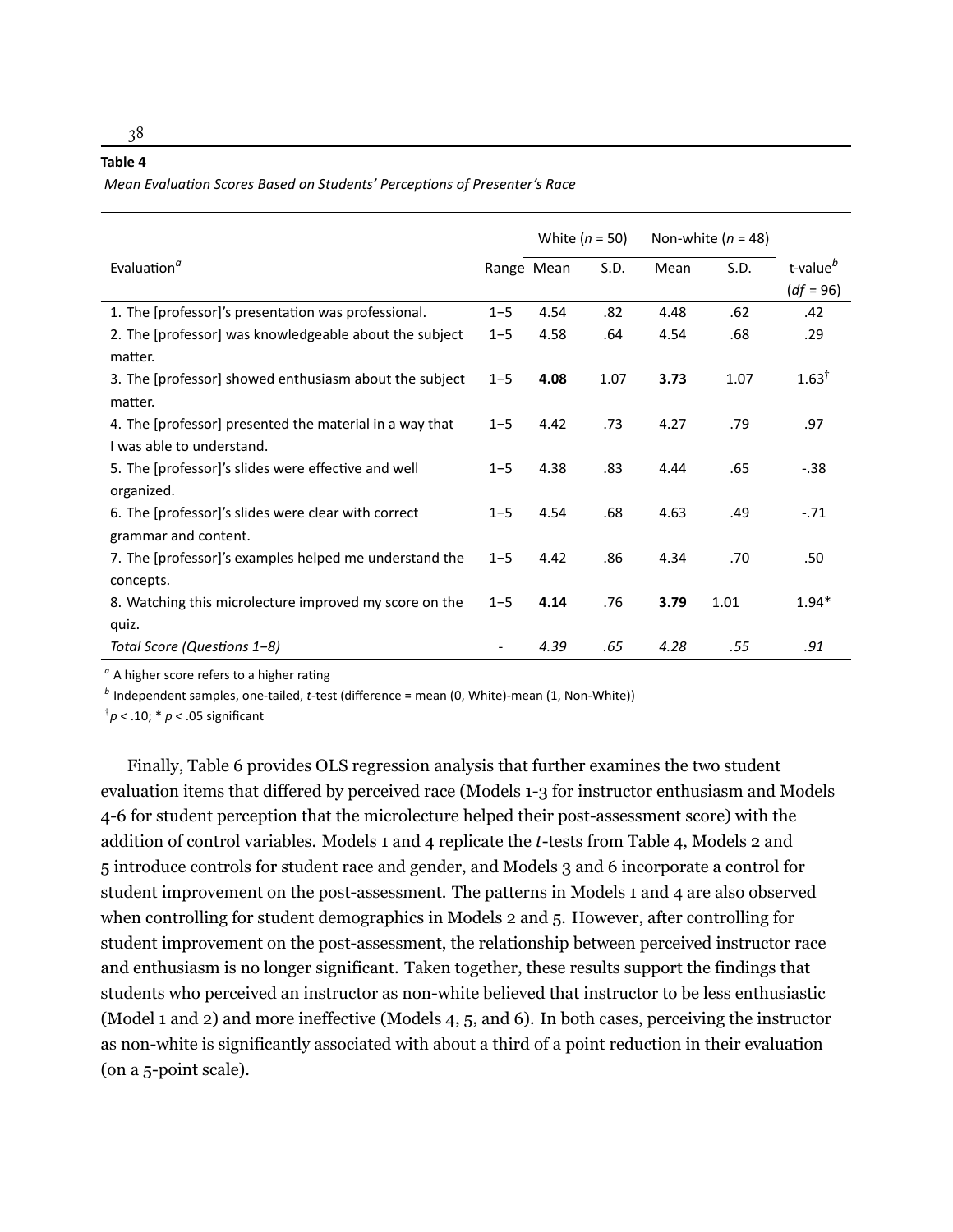#### **Table 5**

#### *Mean EvaluaƟon Scores Based on Presenters' Actual Ethnicity*

|                                                        |         | North<br>American        |      | Asian ( $n = 64$ ) |      |                      |
|--------------------------------------------------------|---------|--------------------------|------|--------------------|------|----------------------|
| Evaluation <sup>a</sup>                                |         | White $(n = 34)$<br>Mean | S.D. | Mean               | S.D. | t-value <sup>b</sup> |
|                                                        | Range   |                          |      |                    |      | $(df = 96)$          |
| 1. The professor's presentation was professional.      | $1 - 5$ | 4.53                     | .71  | 4.50               | .73  | .19                  |
| 2. The professor was knowledgeable about the subject   | $1 - 5$ | 4.51                     | .56  | 4.56               | .71  | $-.03$               |
| matter.                                                |         |                          |      |                    |      |                      |
| 3. The professor showed enthusiasm about the subject   | $1 - 5$ | 4.03                     | 1.03 | 3.84               | 1.10 | .81                  |
| matter.                                                |         |                          |      |                    |      |                      |
| 4. The professor presented the material in a way that  | $1 - 5$ | 4.38                     | .74  | 4.33               | .78  | .33                  |
| I was able to understand.                              |         |                          |      |                    |      |                      |
| 5. The professor's slides were effective and well      | $1 - 5$ | 4.32                     | .73  | 4.45               | .75  | $-.82$               |
| organized.                                             |         |                          |      |                    |      |                      |
| 6. The professor's slides were clear with correct      | $1 - 5$ | 4.56                     | .56  | 4.59               | .59  | $-.28$               |
| grammar and content.                                   |         |                          |      |                    |      |                      |
| 7. The professor's examples helped me understand the   | $1 - 5$ | 4.39                     | .74  | 4.38               | .78  | .11                  |
| concepts.                                              |         |                          |      |                    |      |                      |
| 8. Watching this microlecture improved my score on the | $1 - 5$ | 4.06                     | .78  | 3.92               | .96  | .71                  |
| quiz.                                                  |         |                          |      |                    |      |                      |
| Total Score (Questions 1-8)                            |         | 4.35                     | .55  | 4.32               | .63  | .24                  |

<sup>*a*</sup> A higher score refers to a higher rating

*b* Independent samples, one-tailed, *t*-test (difference=mean (0, White)-mean (1, Non-White))

† *p* < .10; \* *p* <. 05 significant

# **Discussion**

This study contributes to the scholarly knowledge on student biases against professors who speak nonstandard English by investigating student performance and evaluation of instructors in the context of a small Catholic college. By choosing not to provide students with an image or background information of the instructor, the findings differentiate between the actual and perceived race of the instructor solely based on accent, which revealed interesting insights and implications for higher education.

Consistent with the findings from higher education at large, the study finds evidence of prowhite bias in student interactions with, and perceptions of, faculty in the context of Catholic higher education. Specifically, the findings evidence bias against Eastern and Southern Asian professors. Bias in the current study was specifically examined in relation to accented communication. A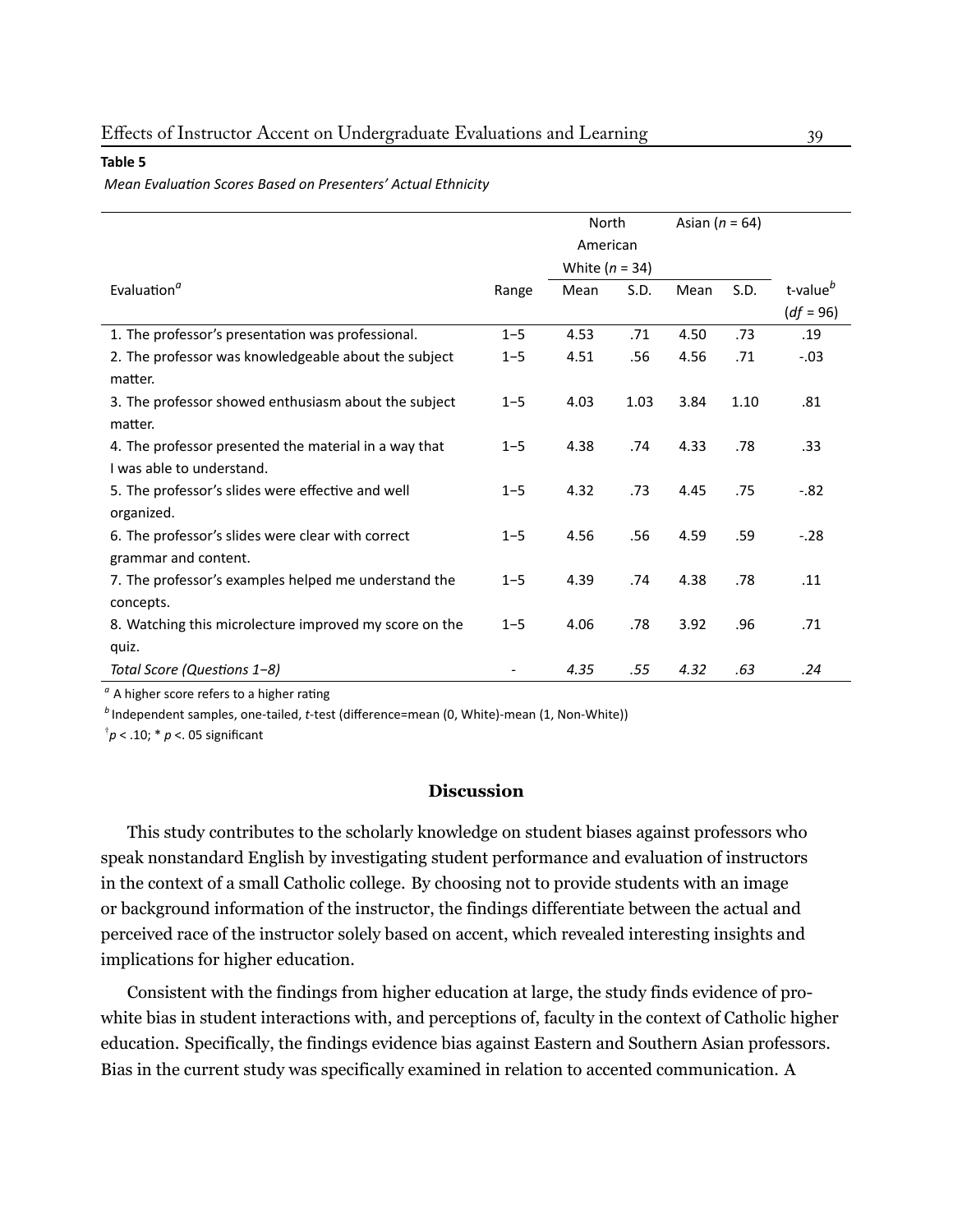#### **Table 6**

*Students' Perceptions of Race Presenters' Actual Race in Evaluation: "The [professor] showed enthusiasm about the* subject matter" and "Watching this microlecture improved my score on the quiz" (n = 98)

|                                         | "The [professor] showed<br>enthusiasm about the subject<br>matter." |                  |           |           | "Watching this microlecture<br>improved my score on the quiz." |                  |
|-----------------------------------------|---------------------------------------------------------------------|------------------|-----------|-----------|----------------------------------------------------------------|------------------|
|                                         | Model 1                                                             | Model 2          | Model 3   | Model 4   | Model 5                                                        | Model 6          |
| Students' perceptions of presenters'    |                                                                     |                  |           |           |                                                                |                  |
| races (ref. $=$ white)                  |                                                                     |                  |           |           |                                                                |                  |
| Non-white                               | $-.35^{\dagger}$                                                    | $-.31^{\dagger}$ | $-.27$    | $-.35*$   | $-.35*$                                                        | $-.31*$          |
|                                         | (.22)                                                               | (.22)            | (.23)     | (.18)     | (.18)                                                          | (.18)            |
| <b>CONTROL VARIABLES</b>                |                                                                     |                  |           |           |                                                                |                  |
| Gender (ref. = female)                  |                                                                     | $-.25$           | $-.18$    |           | $-.05$                                                         | .01              |
| Male                                    |                                                                     | (.24)            | (0.25)    |           | (.20)                                                          | (.20)            |
| Race (ref. = white)                     |                                                                     |                  |           |           |                                                                |                  |
| <b>Black</b>                            |                                                                     | .51              | .52       |           | $-.19$                                                         | $-.26$           |
|                                         |                                                                     | (.65)            | (.65)     |           | (.53)                                                          | (.53)            |
| Hispanic/Latino                         |                                                                     | $-.96$           | $-0.97$   |           | $-1.0+$                                                        | $-.94^{\dagger}$ |
|                                         |                                                                     | (.77)            | (.77)     |           | (.63)                                                          | (.63)            |
| Asian                                   |                                                                     | .32              | .44       |           | 1.19                                                           | 1.30             |
|                                         |                                                                     | (1.09)           | (1.09)    |           | (.90)                                                          | (.89)            |
| Other                                   |                                                                     | $-.18$           | $-.20$    |           | $-.81$                                                         | $-.89^{\dagger}$ |
|                                         |                                                                     | (.78)            | (.78)     |           | (.64)                                                          | (.64)            |
| Students' test performance after online |                                                                     |                  |           |           |                                                                |                  |
| lecture (ref. = Decline)                |                                                                     |                  |           |           |                                                                |                  |
| Stayed the same                         |                                                                     |                  | .07       |           |                                                                | $-.19$           |
|                                         |                                                                     |                  | (.32)     |           |                                                                | (.26)            |
| Improved                                |                                                                     |                  | $-.29$    |           |                                                                | $-.38*$          |
|                                         |                                                                     |                  | (.26)     |           |                                                                | (.21)            |
| Constant                                | 4.08***                                                             | $4.24***$        | $4.30***$ | $4.14***$ | $4.20***$                                                      | 4.38***          |
|                                         | (.151)                                                              | (.233)           | (.282)    | (.13)     | (.19)                                                          | (.23)            |
| R-squared                               | .03                                                                 | .06              | .09       | .04       | .10                                                            | .13              |

One-tailed test

Standard errors in parentheses

\*\*\* *p* < .001, \*\* *p* < .01, \* *p* <.05, † p < .10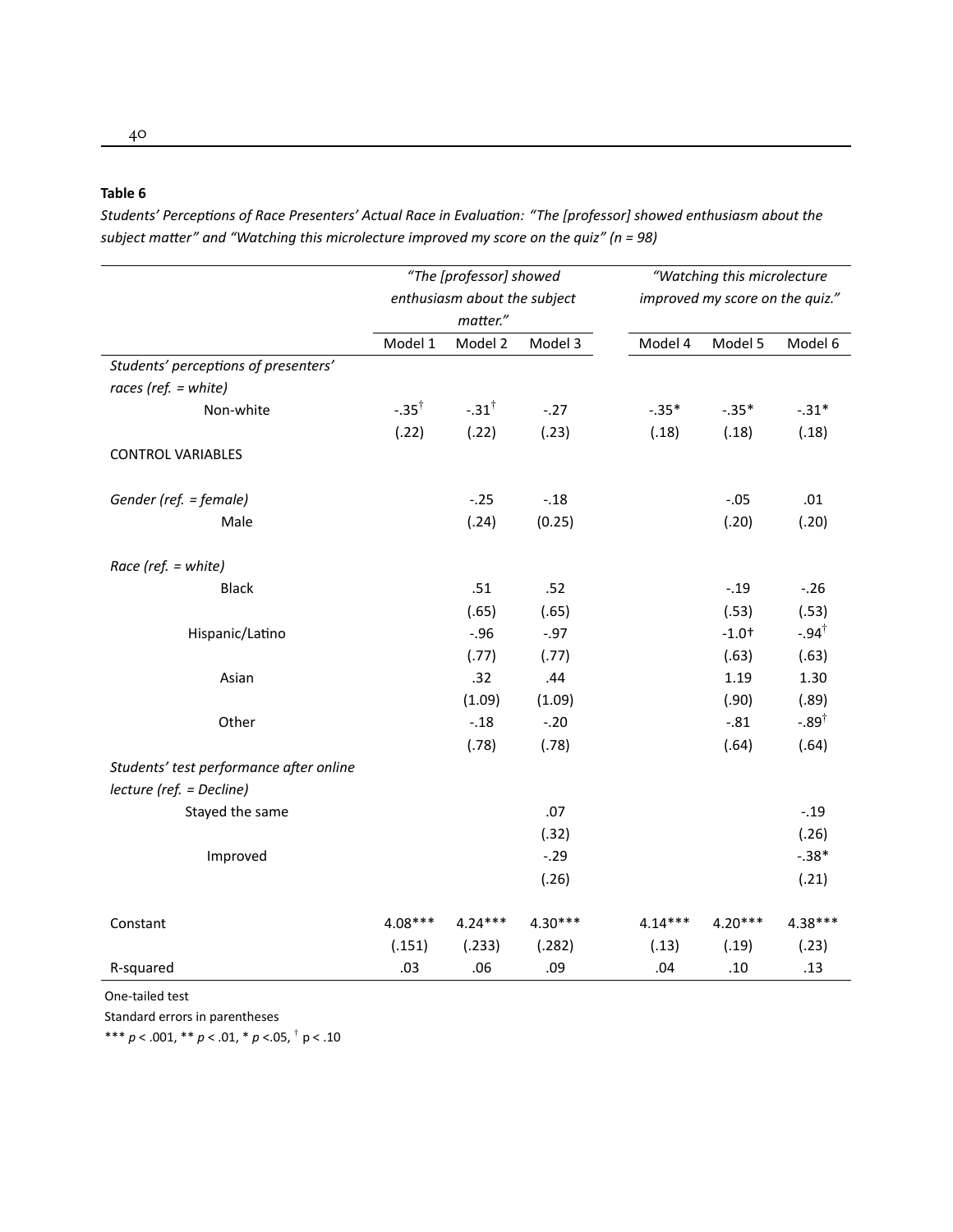## Effects of Instructor Accent on Undergraduate Evaluations and Learning 41

guiding question concerned the role of visual racial/ethnic cues in the bias process. Without an image or video of the instructor, pro-white bias among the participants was observed; however, student perceptions of instructor race patterned the bias, not the actual accent of the instructor. Students who perceived their instructor as non-white believed the instructor to be less effective and enthusiastic, despite there being no difference in the content of the lecture and no significant differences in student learning across the instructors. Importantly, there were no significant differences in student evaluations when comparing instructors' actual race to perceived instructor race. In line with critical sociolinguistic theory (Lippi-Green, [2012\)](#page-30-3) and previous research [\(Baese-](#page-28-3)[Berk et al.](#page-28-3), [2020\)](#page-28-3), simply hearing an accent does not cause the bias; the process of hearing an accent and assigning a non-white racial identity to that accent impacts student evaluations.

One potential process suggested by critical sociolinguistic theory is that lack of student willingness to carry their portion of the "communicative burden" will lead to students "shutting down" and a decrease in retention of the material. The analysis, however, does not find evidence of this process. A higher percentage of students who perceived their instructor to be non-white improved on the post-assessment (56%) than the percent who perceived their instructor to be white (44%); however, given the small sample sizes, even this 12-percentage point difference is not statistically significant. These findings are consistent with previous research that demonstrates that processing and comprehending accented speech often requires more listener effort and may be influenced by student prior experiences, familiarity with the accent, and attention and motivation [\(Baese-Berk et al.,](#page-28-3) [2020\)](#page-28-3). The perceived accented speech may have resulted in increased effort to comprehend the material, which in turn improved performance on the post-assessment. Another possible explanation is that students were more willing and motivated to engage because of the sociocultural messages they receive in their Catholic institution about the dignity of all. Participants are enrolled in an institution with a mission to foster engagement in local, national, and global communities. One form of engagement is communication. Students may have been willing to take on the communicative burden because they valued engagement with others, a principle reinforced in their Catholic context. Future research is needed to better elucidate these explanations for the findings.

Regardless of whether bias impacts student performance, critical sociolinguistic theory suggests that the perception of non-white and racialization of accents triggers student bias on instructor evaluations. In the current study, students display bias by evaluating perceived non-white instructors as less helpful and enthusiastic. There was no significant evidence of bias against the presentation material (text on slides, organization of slides, language in the script, etc.) of perceived non-white instructors.

The finding that instructors perceived as non-white were evaluated worse for "enthusiasm" does not hold in the OLS models when student performance on the exam is included as a covariate.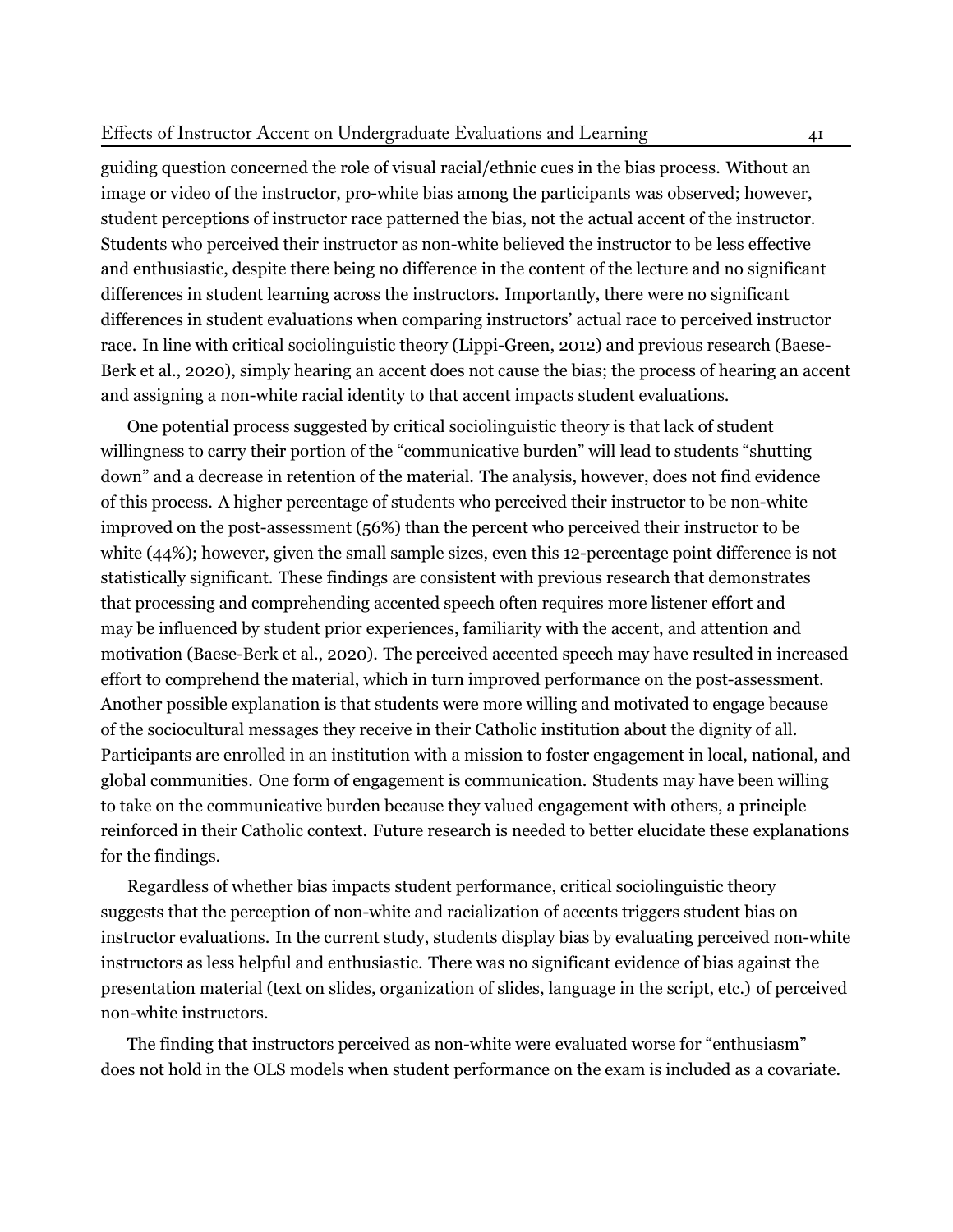Students who perceived their instructor as non-white were both more likely to improve on

their post-assessment and to rate that instructor as less enthusiastic. This is indicative of the conclusion that the relationship between student perceptions of racial background, evaluation, and performance are less straightforward than one might imagine. One might assume that students who performed worse on the post-assessment would more negatively evaluate the presenter and this would explain the correlation between perception of the presenter as non-white and lower evaluation of enthusiasm. Instead, the opposite pattern appears true. Those who benefit from the instruction penalize the instructor's enthusiasm (Model 3). Given the small sample size, future research should further evaluate the robustness of these connections.

In addition to lower enthusiasm ratings, instructors perceived as non-white were rated lower in terms of the student's belief that "watching this microlecture improved [their] score on the quiz." The only variation in the microlecture across instructors was the instructor's voice. Herein lies yet another level of nuance: students did not evaluate the content and professionalism of the microlecture differently, but were bias against those perceived as non-white based on accent when evaluating the presentation's ability to improve scores. This finding supports the validity of the measure because it holds even though students who perceived their instructor as nonwhite performed better than those who perceived their instructor as white. In addition, even after controlling for student demographics and assessment improvement, instructors perceived as non-white were still penalized in terms of perceived helpfulness. Messages of racial justice and dignity for all from students' sociocultural context may have reflected some areas of non-bias for professionalism and knowledge of the speaker as well as the quality of the microlecture content; however, a bias against non-white instructors remained in other areas. Consistent with previous research on the impact of student experiences in understanding non-native English ([Crowther](#page-28-4) [et al.](#page-28-4), [2015\)](#page-28-4), the possible extra effort to comprehend the accent could be why students thought the microlecture would not help improve their quiz score. Unlike the results for enthusiasm, though, the general trend of lower evaluation of effectiveness for perceived non-white presenters was robust to the inclusion of control variables in Table 6.

To summarize, students' evaluations of their ability to improve their score and instructor enthusiasm was dependent on the perceived race of the instructor rather than actual race. Ironically, students who perceived their instructors as non-white had greater post-assessment improvement while reporting the lectures as less helpful in this area. It is again important to highlight that the enthusiasm and effectiveness evaluation questions were the only ones that did not specifically ask about presentation content, which was consistent across lectures. In that respect, the lack of significant difference for questions related to content is unsurprising; finding such a difference would imply an overt form of bias. Instead, the evaluations appear to indicate a more nuanced, but still harmful, bias.

42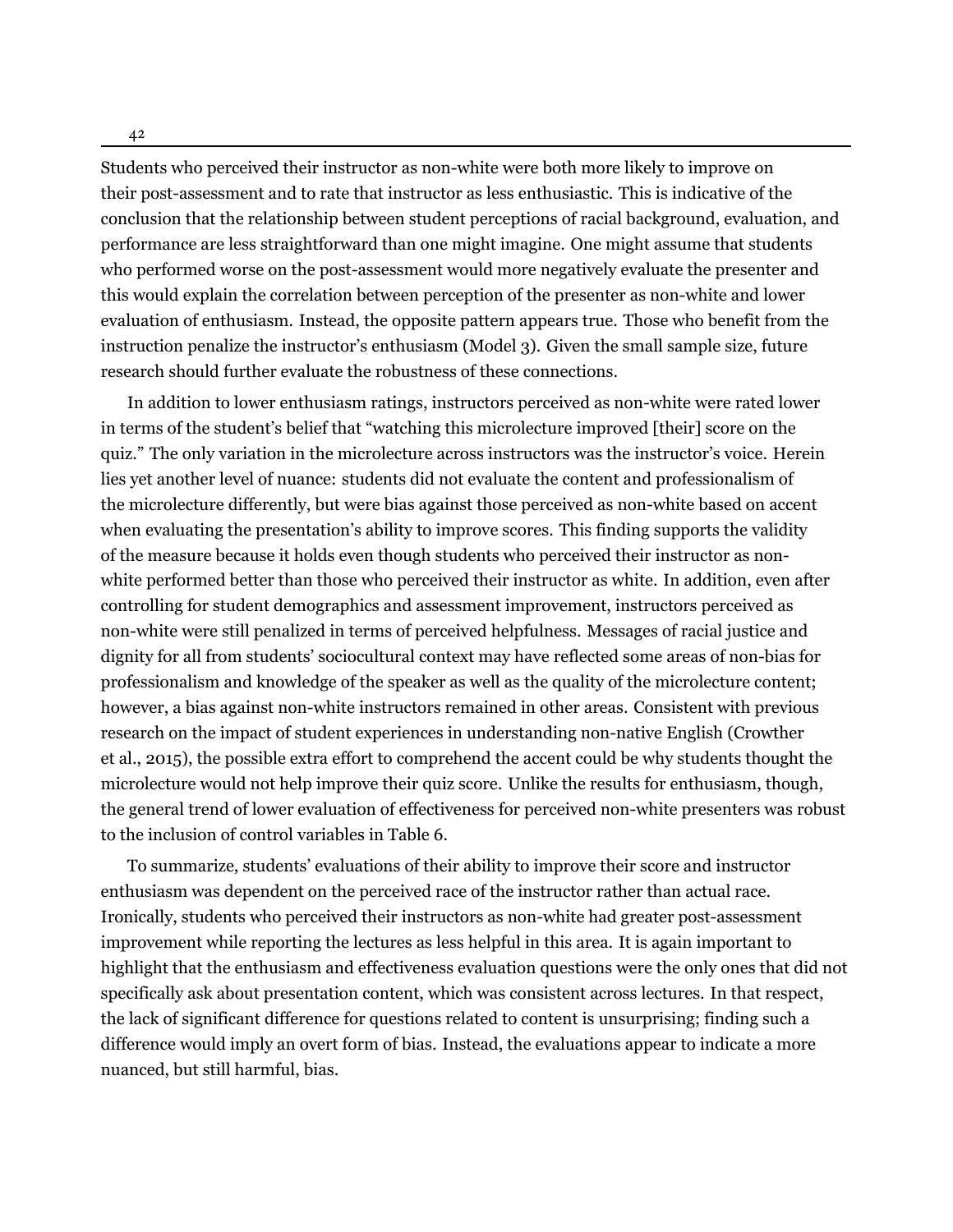#### **Implications**

These findings suggest implications for the scholarly understanding of student bias against instructors as well as for scholars and administrators concerned with the experience of faculty of color. The findings imply a student attitude about non-native English-speaking instructors expressed anecdotally: "They are nice and know what they are talking about, but I just can't learn from them." Non-white professors who speak outside the bounds of "accepted" English may find themselves at a disadvantage. This research design does not address semester-long processes. For example, over the course of an entire semester, this attitude may manifest itself in other ways that disadvantage the faculty. The belief that the instructor is ineffective could lead to increased disruptive behavior, dismissive and aggressive behavior toward the professor, or a word-of-mouth expectation that shapes students' perceptions before the semester begins. An entire semester of learning would allow instructors to develop relationships with students that could help counter biases, but this task could be made more difficult by student discrimination. Ultimately, this form of student bias could affect student evaluations and perceived teaching ability by colleagues and administrators weighing tenure and promotion decisions [\(Chavez & Mitchell,](#page-28-1) [2020;](#page-28-1) [Reid](#page-31-2), [2010](#page-31-2)).

This study also has particular significance for Catholic higher education. Despite learning in a context with explicit messages about the dignity of all and a commitment to social justice that directly confronts the culture of racism in broader society, student bias persisted. There are several explanations, including the Church's complex history of working toward its social and racial justice aspirations, which sends mixed messages about the importance of thinking about racism. The results indicate that relying on mission statements that incorporate Catholic social teaching as well as implicit and explicit messaging about social justice are not enough to negate bias. Catholic higher education institutions need to ensure that all students have formative experiences directly related to racism. Prior research suggests that providing explicit cross-cultural and accent training for students with pedagogies that direct students to actively disrupt their racial conceptualizations are needed to mitigate these biases [\(Baese-Berk et al.,](#page-28-3) [2020;](#page-28-3) [Derwing et al.,](#page-28-5) [2002](#page-28-5); [Lippi-Green,](#page-30-3) [2012](#page-30-3); [Rothschild,](#page-32-7) [2003\)](#page-32-7). Not only could these pedagogical approaches and experiences help Catholic institutions reach their racial justice goals and disrupt the culture of racism, but empirical studies in public and private higher education settings also find that providing opportunities to confront racism and explore multiculturalism has significant positive effects on student cognitive development, intellectual engagement, meaningful interactions, college satisfaction, and leadership abilities ([Antonio,](#page-28-10) [2002;](#page-28-10) [Astin](#page-28-11), [1993\)](#page-28-11).

In addition, Catholic colleges and universities must acknowledge and address their campus cultures that often reflect predominantly white, wealthy student populations [\(Nichols](#page-31-3), [2017;](#page-31-3) [Rizzi](#page-32-3), [2018\)](#page-32-3). While Pope Francis has reinforced the Catholic Church's commitment to social justice, some question the mission of Catholic institutions of higher education that continue to educate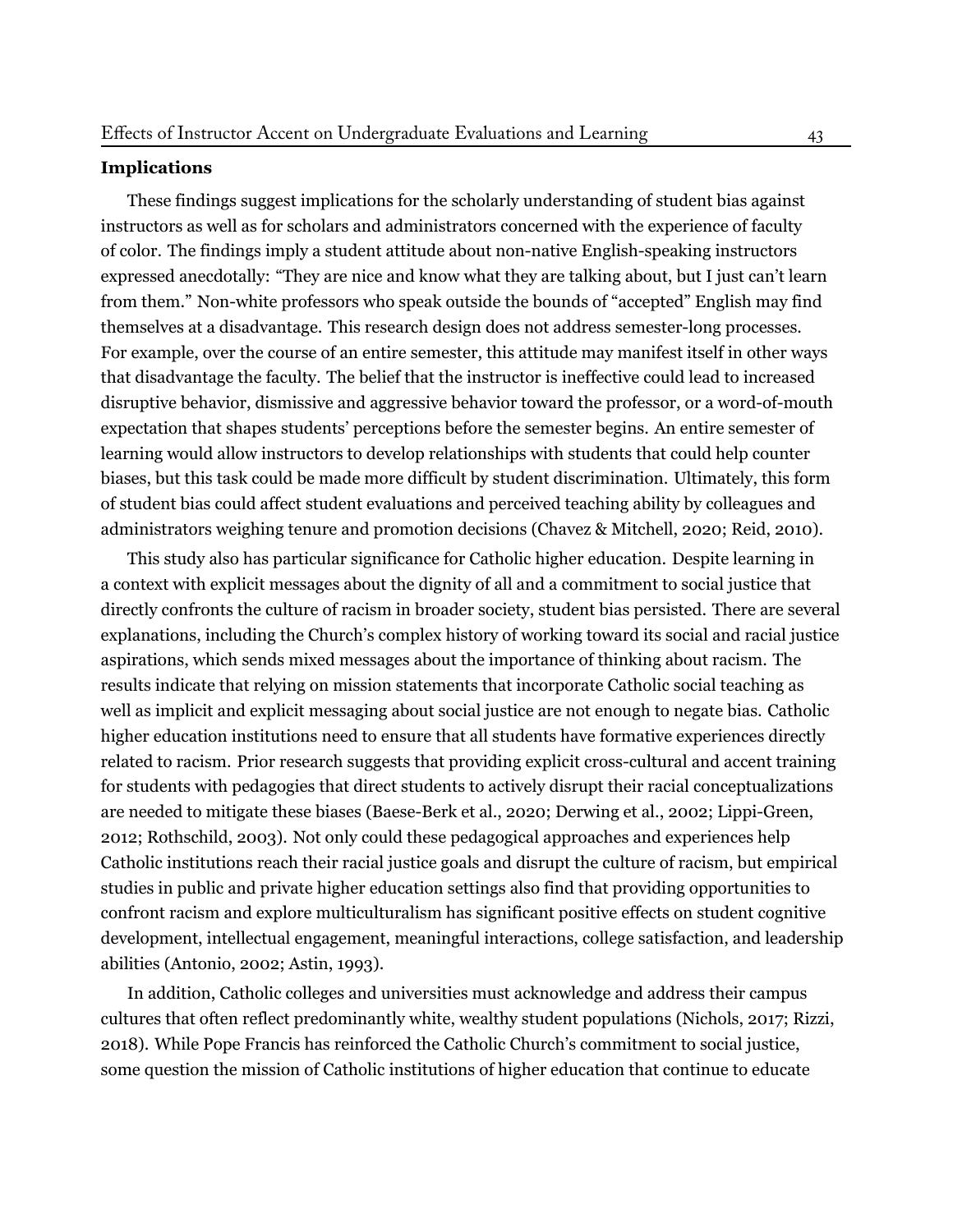44

wealthy students to "assume their place in the next generation of corporate and professional elites" (Wepehowski, [2014,](#page-33-1) p. 7). Students who attend Catholic higher education may lack opportunities to interact with people of marginalized identities in meaningful ways. This, in turn, impacts their conceptualizations of race and bias against those who speak with accented language. In this context, the need for the sort of institutional programming described above is even more essential. There are calls from within Catholic higher education to "reevaluate, revise, and rejuvenate" curricular and institutional practices to "engage 'the other' in a climate of welcoming hospitality" (McQuillan et al., [2018,](#page-31-13) p. 24). Also critical is the understanding of these less visible forms of bias faced by marginalized faculty members on Catholic campuses. To the extent that colleges are devoted to increasing the racial and ethnic diversity of their faculty and students, fostering a supportive campus culture is vital for both attracting and retaining individuals. This refers to both institutional and peer support grounded in an understanding of the differential experience and treatment of faculty and students of color depending on their racial characteristics. Additional research on this topic is needed for institutions to identify, plan programming for, and track the progress of bias against instructors. These changes will require significant commitment and sustained efforts.

Finally, limitations of this study and implications for future research should be highlighted. First, the study was conducted on a single small liberal arts college campus in the US northeast. While the results are suggestive of an interesting and nuanced form of bias on Catholic campuses, future research should investigate the replicability of these findings on other campuses.

The study's relatively small sample size limits the ability to conduct more complex analyses and comparisons. Additionally, future research would benefit from a comparison across nonwhite groups that differed by both gender and accent. This is especially true since descriptive comparisons in the current study showed some potential variation between male and female nonwhite instructors (instructors were grouped together regardless of gender in the current study due to the sample size). Replication is also needed since early pilot work showed that students had trouble identifying the Taiwanese accent as "Asian." Future work should explicitly examine the ways in which the critical sociolinguistic process ensues when individuals are presented with an ambiguous accent.

One reason for the relatively small sample size for the study is that it occurred just as the college closed and shifted to remote learning due to the COVID-19 pandemic. There is reason to suspect that students at that time had little experience with online and remote forms of learning, particularly given that the college had limited online instruction. It is important to evaluate how student familiarity with the form of instruction may impact the patterns of bias like those observed in this study.

Finally, the study design does not allow for a complex and nuanced evaluation of the conscious and subconscious processes driving the results. Future research would benefit from incorporating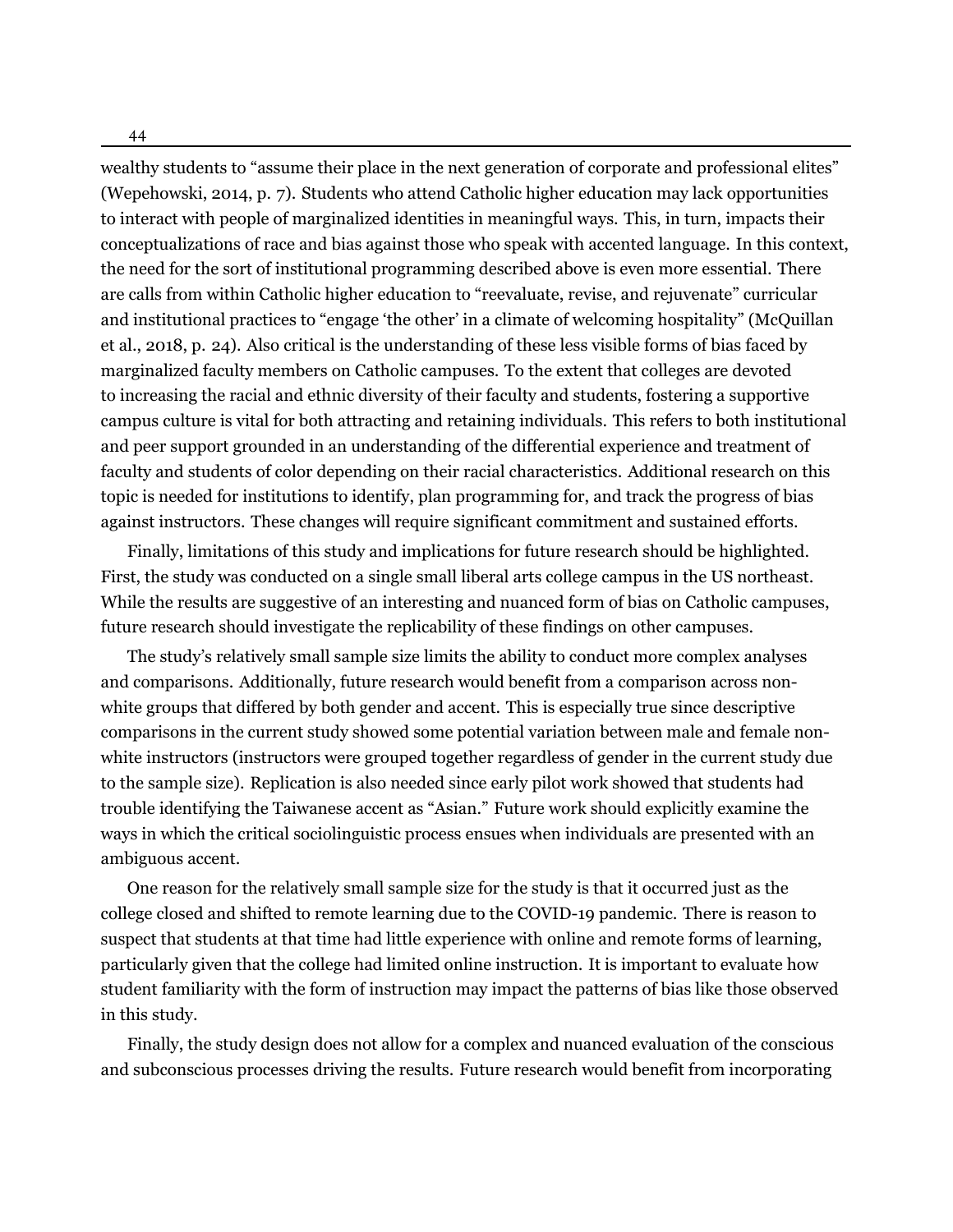qualitative approaches to understanding the process through which students racialize accents and voices.

Despite these limitations, this study provides unique, relevant data. Unlike previous studies where students were given visual or background information on the speaker, participants received no information about the speaker other than voice to trigger bias. In this study, bias based on perception of instructor race persisted within the context of a Catholic college, which demonstrates the need for scholars, administrators, and researchers to study processes and potential interventions that could improve the experience of both faculty and students of color.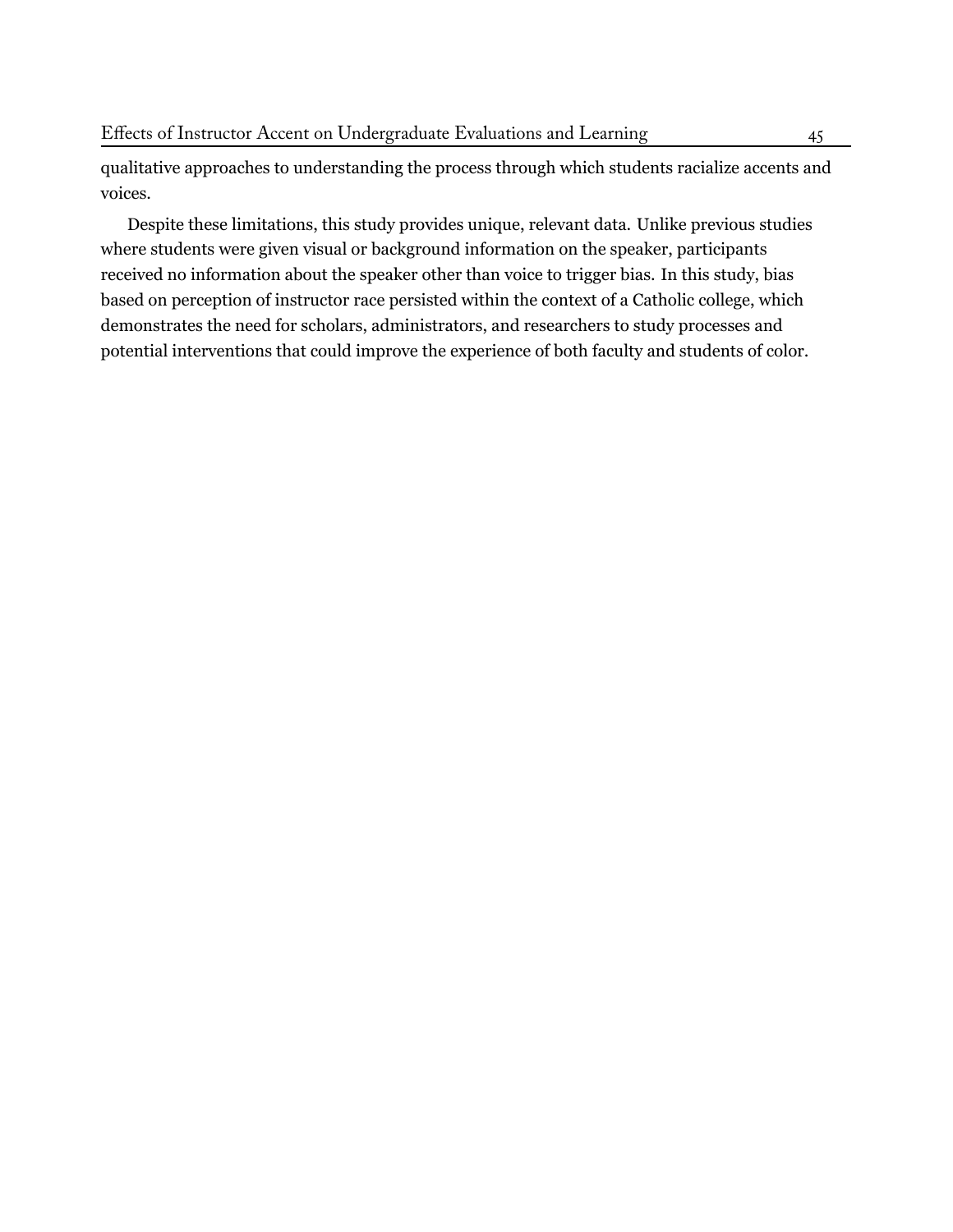# **Appendix A: Pre- and Post-Assessment Questions**

These are the questions that participants were asked before and after watching the microlecture. Section 1: Multiple-Choice

- 1. Which of the following statements is true about the term "research"?
	- (a) Research is a systematic investigation to answer a question and establish new information and facts about phenomena.
	- (b) Research is mostly done by the "hard sciences" like physics, chemistry, and biology.
	- (c) Research can be done by social scientists, like psychologists and sociologists, but is not done in the humanities like philosophy and theology.
	- (d) Research rarely includes people or living creatures.
- 2. Which of the following is true about research ethics?
	- (a) Ethical standards for research primarily concern issues of reporting research, including making sure that researchers do not plagiarize or fabricate results.
	- (b) There have always been moral principles to guide research that involves humans and living creatures.
	- (c) Research ethics are a set of voluntary guidelines that researchers can choose to follow.
	- (d) Ethical issues in research were influenced by societal factors like racist Jim Crow laws and the Holocaust.
- 3. Which of the following statements is representative of the five ethical principles upheld by the Institutional Review Board?
	- (a) Researchers must ensure there are no risks posed to the participants in the study.
	- (b) Researchers must obtain permission and consent to study the participant.
	- (c) Researchers must disclose the identity of the participants if there are positive results.
	- (d) Researchers must ensure that all people in the study benefit or face risks from participating in the study.
- 4. In the aftermath of WWII, which of the following suggested that all participants in a research study should volunteer and give their consent to participate?
	- (a) The Nuremburg Code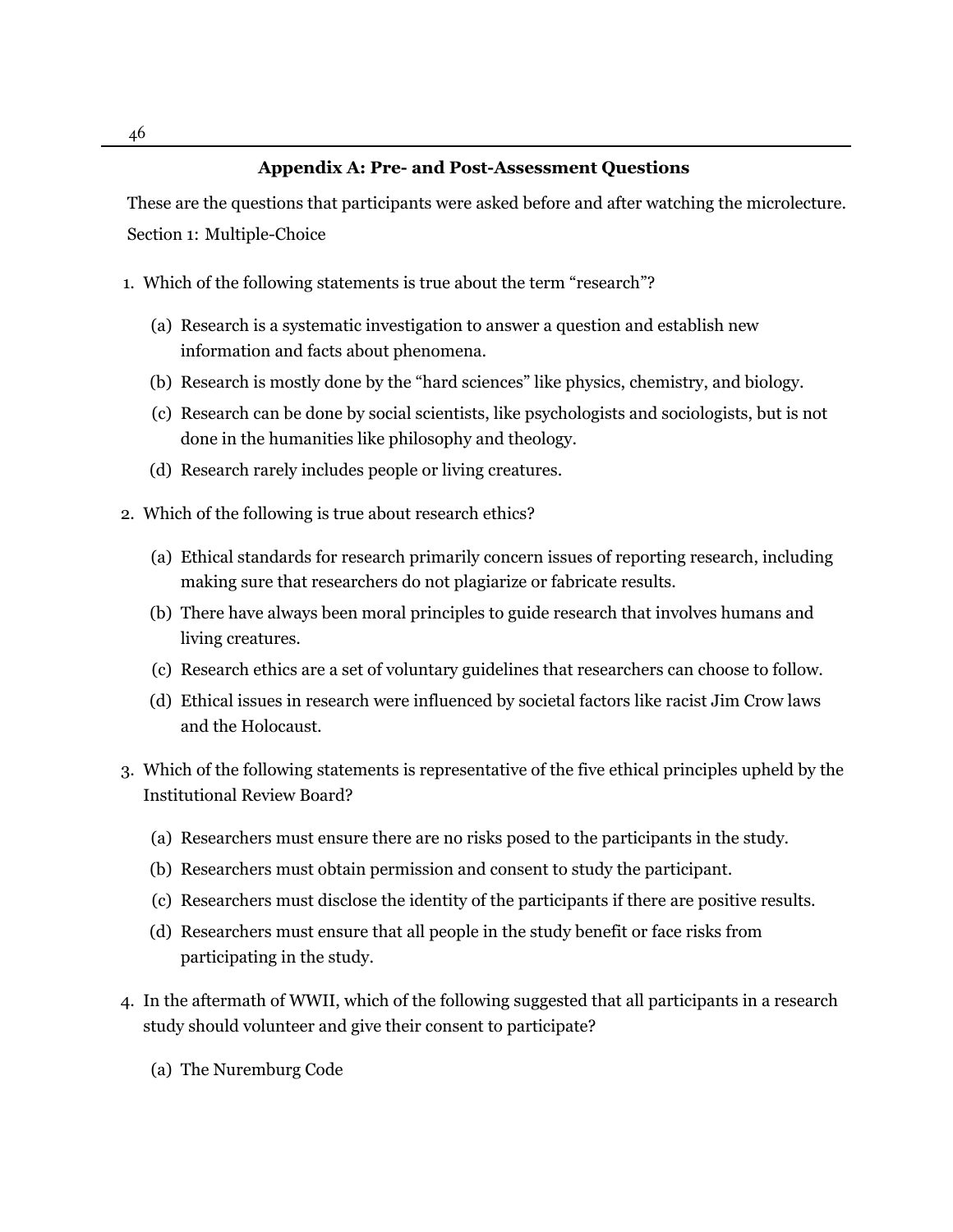- (b) The National Research Act
- (c) The Tuskegee Syphilis Study
- (d) Brown v. Board of Education
- 5. Which of the following required that all research institutions in the United States have their own Institutional Review Board?
	- (a) The National Research Act
	- (b) The Nuremberg Code
	- (c) The Civil Rights Act
	- (d) Brown v. Board of Education
- 6. The Tuskegee Syphilis Study and Dr. Chester Southam's cancer experiments are important because  $\Box$ 
	- (a) they illustrated the need for laws that protect research subjects.
	- (b) they illustrated the need for a set of suggested guidelines for how research subjects should be treated.
	- (c) they illustrated how the Nuremberg Code provided protections for research subjects.
	- (d) they illustrated how the Civil Rights Act provided protections for research subjects.

#### Section 2: Theoretical Examples

The Institutional Review Board ensures that research upholds five ethical principles: Respect for Persons, which requires that participants enter the research voluntarily and with adequate information about the study; Beneficence, requiring that researchers maximize possible benefits while minimizing possible harms; Justice, where the benefits and risks are equally distributed to all participants; Confidentiality that ensures anonymity of participants and their families; and Informed Consent or obtaining permission or consent to participate.

In the prompts that follow, indicate which of the five ethical principles the example violates. Choose all that apply.

1. Researchers at the college want to understand how people respond to insults from strangers. So, they tell all of the students in their classes they have to sign up for a meeting as part of an assignment. The researchers set up a camera outside of their office and have a paid actor insult the students' appearance while they wait for their meeting. The researchers make sure that no one else sees the video, and they do not identify the students in their notes or research, but they never tell the students they were filmed or explain that they were part of a study.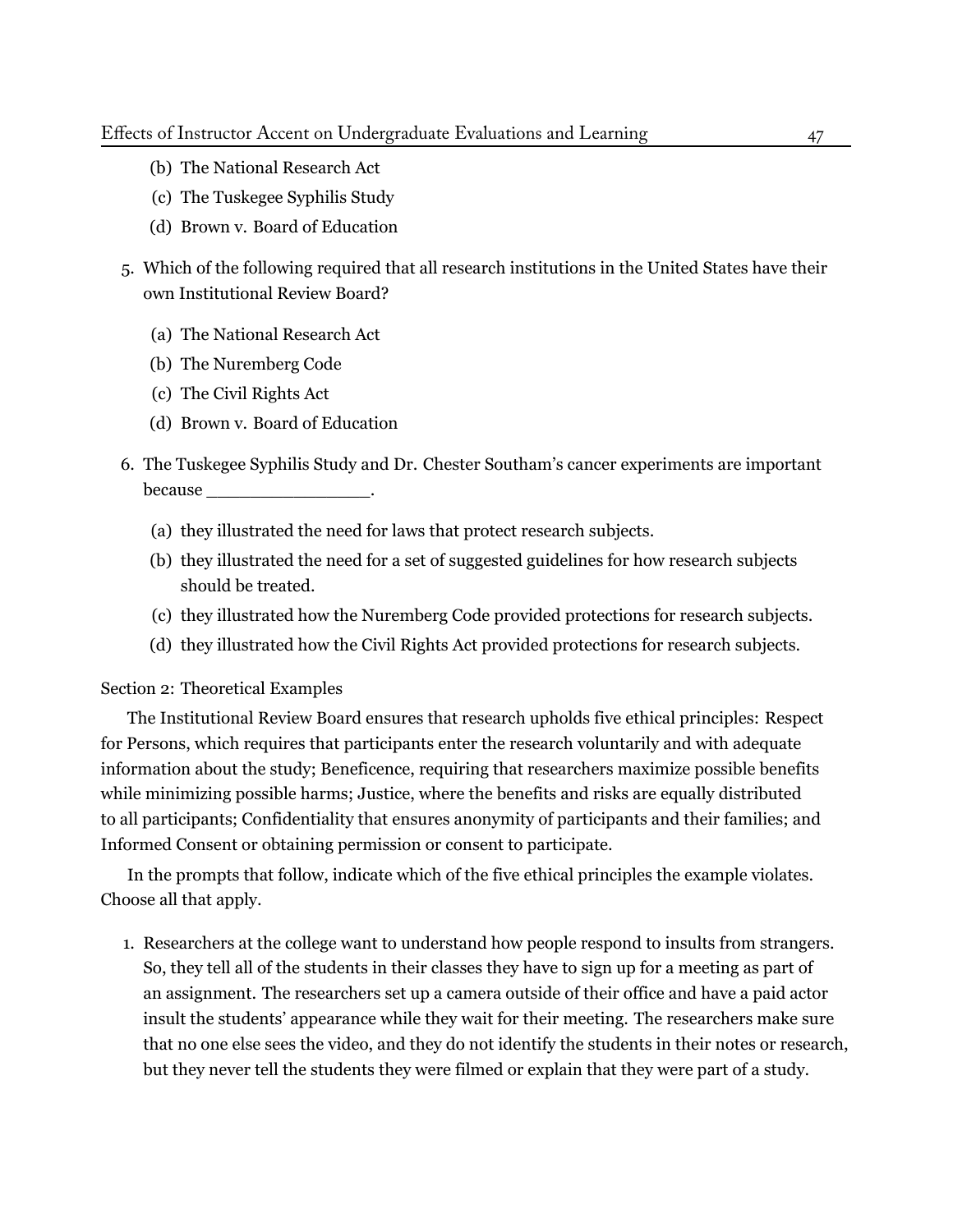- (a) Respect for persons
- (b) Beneficence
- (c) Justice
- (d) Confidentiality
- (e) Informed Consent
- 2. A researcher wants to test a new drug that they believe will cure acid reflux. They enlist 300 people who suffer from acid reflux but are not currently taking medication to treat it and inform them that some will be given the treatment and some will be given a sugar pill. The researcher makes sure that all notes do not contain the patients' names and that no one other than the researcher will see their medical files. The researcher then gives all of the men the medication and all of the women the sugar pills.
	- (a) Respect for persons
	- (b) Beneficence
	- (c) Justice
	- (d) Confidentiality
	- (e) Informed Consent
- 3. A researcher conducts a series of interviews with the employees at a local Walmart to study low-wage employees' attitudes about their bosses. All participants signed informed consent and volunteered to participate. The researcher publishes a paper that includes information that allows the reader to identify the store included in the study. The researcher also includes quotes about harassment from a manager that employees faced. Along with the quotes, the paper included detailed descriptions of the participants describing the harassment. Shortly after it was published, several of those who discussed the harassment with the researcher were fired.
	- (a) Respect for persons
	- (b) Beneficence
	- (c) Justice
	- (d) Confidentiality
	- (e) Informed Consent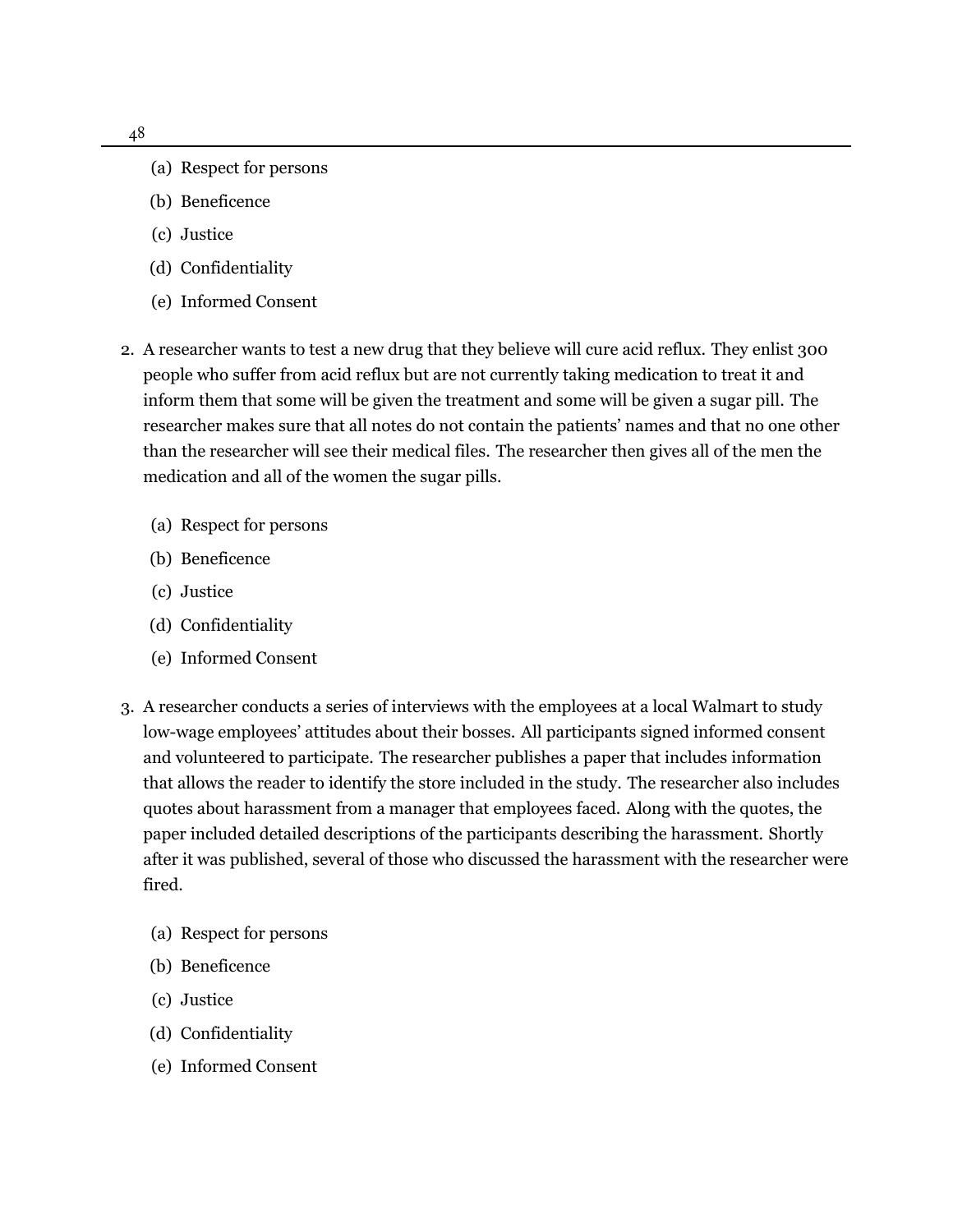#### **References**

<span id="page-28-10"></span>Antonio, A.L. (2002). Faculty of color reconsidered: Reassessing contributions to scholarship. *The Journal of Higher Education*, *73*(5), 582–602.

<https://doi.org/10.1080/00221546.2002.11777169>

- <span id="page-28-7"></span>Association of Catholic Colleges and Universities. (2012). Catholic higher education and Catholic social teaching: A vision statement. Association of Catholic Colleges and Universities.
- <span id="page-28-11"></span>Astin, A.W. (1993). Diversity and multiculturalism on campus: How are students affected? *Change: The Magazine of Higher Learning*, *25*, 44–49.

<https://doi.org/10.1080/000091383.1993.9940617>

- <span id="page-28-3"></span>Baese-Berk, M.M., McLaughlin, D.J., & McGowan, K.B. (2020). Perception of non-native speech. *Language Linguistic Compass, 14*. <https://doi.org/doi.org/10.1111/1nc3.12375>
- <span id="page-28-8"></span>Bergman, R. (2011). Education for justice and the Catholic university: Innovation or development? An argument from tradition. *Journal of Catholic Higher Education*, *30*(1), 77–93. <https://doi.org/10.5422/Fordham/9780823233281.001.0001>
- <span id="page-28-0"></span>Bonilla Silva, E. (2006). *Racism without Racists: Color-blind racism and the persistence of racial inequality int the United States* (2nd ed). Oxford, UK: Rowman and Littlefield Publishing Group.
- <span id="page-28-1"></span>Chavez, K., & Mitchell, K.M.W. (2020). Exploring bias in student evaluations: Gender, race, ethnicity. *Political Science and Politics*, *53*(2), 270–274. <https://doi.org/doi:10.1017/S1049096519001744>
- <span id="page-28-6"></span>Clark, H.H., & Wilkes-Gibbs, D. (1986). Referring as a collaborative process. *Cognition*, *22*(1), 1–39. [https://doi.org/10.1016/0010-277\(86\)90010-7](https://doi.org/10.1016/0010-277(86)90010-7)
- Cone, J.H. (2013). *The cross and the lynching tree*. Maryknoll, NY: Orbis Books.
- <span id="page-28-9"></span>Crary, D. (2020). Catholic schools have ignored Black Catholic history. Is that changing? *America: The Jesuit Review*. Retrieved from [https://www.americamagazine.org/politics-society/2020/](https://www.americamagazine.org/politics-society/2020/07/27/catholic-schools-have-ignored-black-catholic-history-changing) [07/27/catholic-schools-have-ignored-black-catholic-history-changing](https://www.americamagazine.org/politics-society/2020/07/27/catholic-schools-have-ignored-black-catholic-history-changing)
- <span id="page-28-4"></span>Crowther, D., Trofimovich, P., Saito, K., & Isaacs, T. (2015). Second language comprehensibility revisited: Investigating the effects of learner background. *TESOL Quarterly*, *49*, 814–838. Retrieved from <http://www.jstore.org/stable/43893788>
- Davila, A., Bohara, A.K., & Rogelio, S. (1993). Accent penalties and the earnings of Mexican Americans. *Social Sciences Quarterly*, *74*(4), 902–916. [Retrieved](http://www.jstor.org/stable/42863257) from <http://www.jstor.org/stable/42863257>
- <span id="page-28-2"></span>Derwing, T.M. (2003). What do ESL students say about their accents? *Canadian Modern Language Review*, *59*, 545–564. <https://doi.org/10.3138/cmlr.59.4.547>
- <span id="page-28-5"></span>Derwing, T.M., Rossiter, M.J., & Munro, M.J.(2002). Teaching native speakers to listen to foreign-accented speech. *Journal of Multilingual and Multicultural Development*, *23*(4),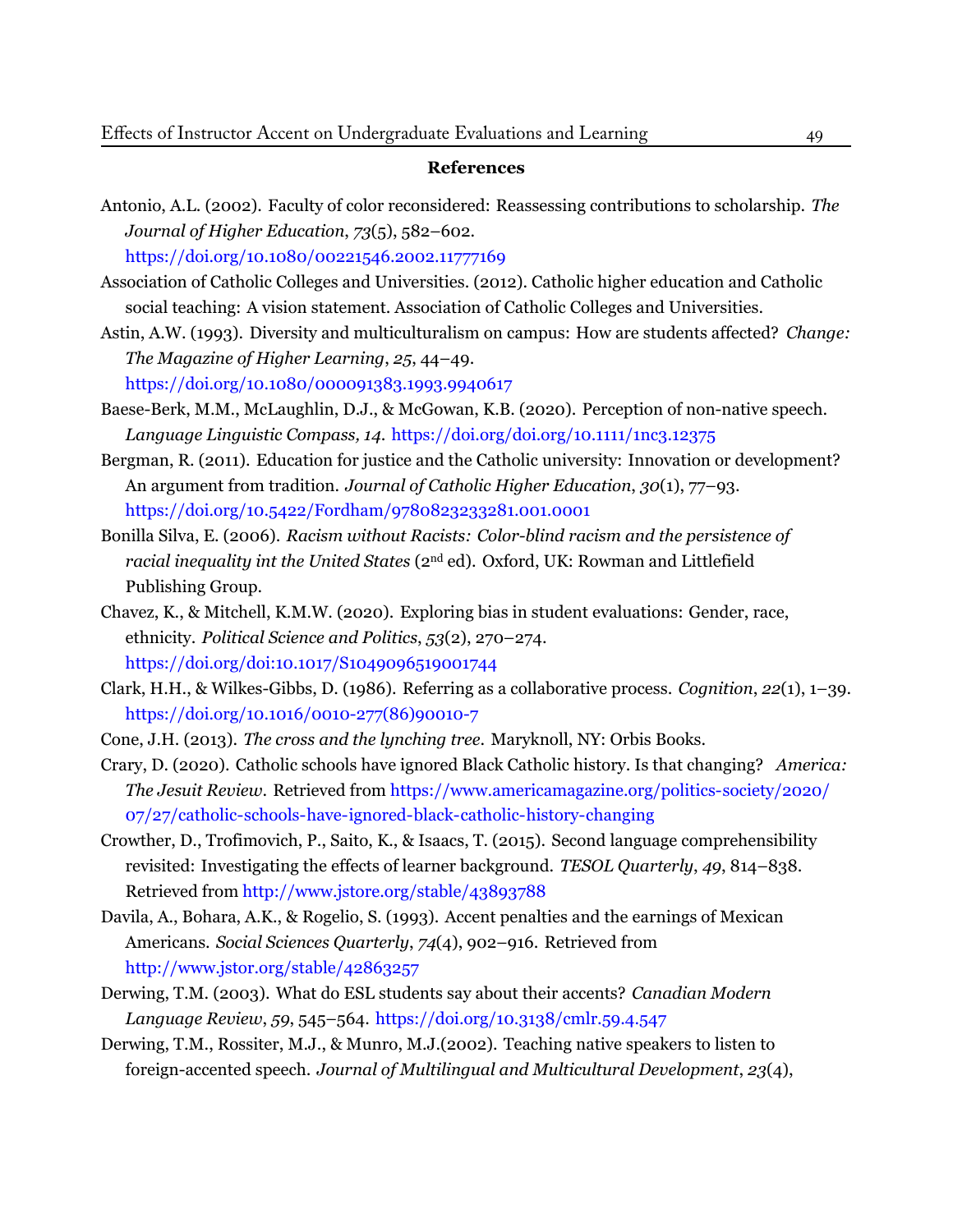245–259. [https://doi.org/10.1080/01434630208666468](https://doi.org/http://doi.org/10.1080/01434630208666468)

- <span id="page-29-10"></span>Eisenhart, M. (2001). Changing conceptions of culture and ethnographic methodology: Recent thematic shifts and their implications for research on teaching. In Richardson, V. (Ed.), *Handbook of research on teaching* (pp. 209–225). Washington DC: American Educational Research Association.
- <span id="page-29-2"></span>Franklin, V.P. (1996). First came the school: Catholic evangelization among African Americans in the United States, 1827 to the present. In J. J. Irvine M. Foster (Eds.), In *Growing up African American in Catholic schools* (pp. 47–61). New York, NY: Teachers College Press.
- <span id="page-29-9"></span>Gass, S., & Varonis, E.M. (1984). The effect of familiarity on the comprehensibility of nonnative speech. *Language Learning*, *34*(1), 313–326.

<https://doi.org/10.111/j.1467-1770.1984.tb00996.x>

- <span id="page-29-5"></span>Gluszek, A., & Dovidio, J.F. (2010). Speaking with a nonnative accent: Perceptions of bias, communication difficulties, and belonging in the United States. *Journal of Language and Social Psychology*, *29*(2), 224–234. <https://doi.org/10.1177/0261927X09359590>
- <span id="page-29-11"></span>Hargreaves, A. (1997). Cultures of teaching and educational changes. In B. J. Biddle, T. L. Good, & I. F. Goodson (Eds.), In *International handbook of teachers and teaching*, vol 11 (pp.1297– 1319). Dordrecht, Netherlands: Kluwer Academic Publishers.
- <span id="page-29-3"></span>Hirschfeld, L.A. (1996). *Race in the making: Cognition, culture, and the child's construction of human kinds*. Cambridge, MA: MIT Press.
- <span id="page-29-0"></span>Holtschneider, D.H. (2020). *Statement on racial injustice*. Association of Catholic Colleges and Universities.
- <span id="page-29-8"></span>Hosoda, M., Nguyen, L.T., & Stone-Romero, E.F. (2012). The effect of Hispanic accents on employment decisions. *Journal of Managerial Psychology*, *27*(4), 347–364. <https://doi.org/10.1108/02683941211220162>
- <span id="page-29-7"></span>Hosoda, M., & Stone-Romero, E. (2010). The effects of foreign accents on employment-related decisions. *Journal of Managerial Psychology*, *25*(2), 113–132. <https://doi.org/10.1108/02683941011019339>
- <span id="page-29-12"></span>Irvine, J.J. (1996). Segregation and academic excellence: African American Catholic schools in the south. In *Growing up African American in Catholic Schools* (pp. 87–94). New York, NY: Teachers College Press.
- <span id="page-29-1"></span>John Paul II. (1990). *Ex Corde Ecclesiae*. Retrieved from [http://www.vatican.va/content/john](http://www.vatican.va/content/john-paul-ii/en/apost_constitutions/documents/hf_jp-ii_apc_15081990_ex-corde-ecclesiae.html)[paul-ii/en/apost\\_constitutions/documents/hf\\_jp-ii\\_apc\\_15081990\\_ex-corde-ecclesiae.html](http://www.vatican.va/content/john-paul-ii/en/apost_constitutions/documents/hf_jp-ii_apc_15081990_ex-corde-ecclesiae.html)
- <span id="page-29-4"></span>Johnston, M.P. (2014). The concept of race on campus: Exploring the nature of college students' racial conceptions. *Journal of College Student Development*, *55*(3), 225–242. <https://doi.org/10.1353/csd.2014.0023>

<span id="page-29-6"></span>Kinzler, K.D., Shutts, K., Dejesus, J., & Spelke, E.S. (2009). Accent trumps race in guiding children's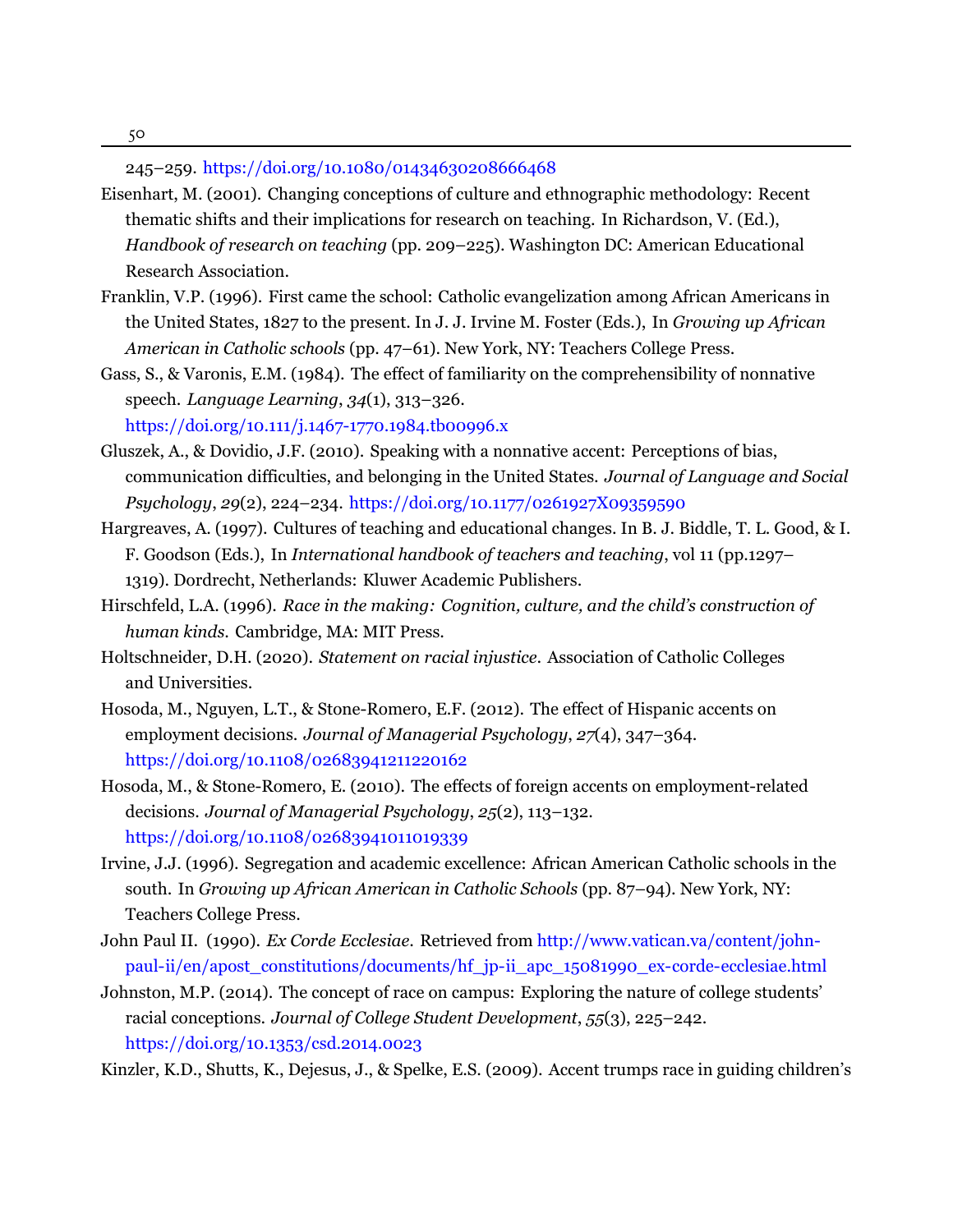social preferences. *Social Cognition*, *27*(4), 623–634. <https://doi.org/doi:10.1521/soco.2009.27.4.623>

- <span id="page-30-8"></span>Lakeman, R., Coutts, R., Hutchinson, M., Lee, M., Massey, D., Nasrawi, D., & Fielden, J. (2021). Appearance, insults, allegations, blame and threats: An analysis of anonymous non-constructive student evaluation if teaching in Australia. *Assessment & Evaluation in Higher Education*, (pp. 1–14). <https://doi.org/doi:10.1080/02602938.2021.2012643>
- <span id="page-30-4"></span>Lambert, W.E., Hodgson, R.C., Gardner, R.C., & Fillenbaum, S. (1960). Evaluational reactions to spoken languages. *The Journal of Abnormal and Social Psychology*, *60*(1), 44–51. <https://doi.org/10.1037/h0044430>
- <span id="page-30-0"></span>Lee, R.T., Perez, A.D., Boykin, C.M., & Mendoza-Denton, R. (2019). On the prevalence of racial discrimination in the United States. *PLOS ONE*, *14*(1). [Retrieved from](https://journals.plos.org/plosone/article?id=10.1371/journal.pone.0210698) <https://journals.plos.org/plosone/article?id=10.1371/journal.pone.0210698>
- <span id="page-30-10"></span>Leming, L.M. (2016). Negotiating a culture of encounter and disruptive discourse in Catholic higher education. *Integritas*, *7*(2), 1–16. <https://doi.org/doi:10.6017/integritas.v7i2p1>
- <span id="page-30-7"></span>Lima, E.F. (2012). A comparative study of perception of ITAs by native and nonnative undergraduate students. In J. Levis & K. LeVelle (Eds.), In *Proceedings of the 3 rd Pronunciation in Second Language Learning and Teaching Conference, Sept. 2011* (pp. 54–65). Ames, IA: Iowa State University.
- <span id="page-30-9"></span>Lindemann, S. (2002). Listening with an attitude: A model of native-speaker comprehension of non-native speakers in the United States. *Language in Society*, *31*, 419–441. <https://doi.org/doi:10.1017/S004740450202086>
- <span id="page-30-5"></span>Lippi-Green, R. (1997). *English with an accent: Language, ideology and discrimination in the United States*. New York: Routlege.
- <span id="page-30-3"></span>Lippi-Green, R. (2012). *English with an accent: Language, ideology and discrimination in the United States* (2<sup>nd</sup> ed). Routledge.
- <span id="page-30-2"></span>MacNeil, L., Driscoll, A., & Hunt, A.N. (2015). What's in a name: Exposing gender bias in student ratings of teaching. *Innovative Higher Education*, *40*, 291–303. <https://doi.org/10.1007/s10755-014-9313-4>
- <span id="page-30-1"></span>Massingale, B.N. (2010). *Racial justice and the Catholic Church*. Marryknoll, NY: Orbis Books.
- <span id="page-30-12"></span>Massingale, B.N. (2014). Has the silence been broken? Catholic theological ethics and racial justice. *Theological Studies*, *75*(1), 133–155. <https://doi.org/10.1177/0040563913520090>
- <span id="page-30-11"></span>McDonald, D., & Schultz, M. (2020). *United States Catholic elementary and secondary schools 2019-2020: The annual statistical report on schools, enrollment and staffing.* National Catholic Educational Association.
- <span id="page-30-6"></span>McGowan, K.B. (2015). Social expectation improves speech perception in noise. *Language and Speech*, *58*, 502–521. <https://doi.org/10.1177/0023820914565191>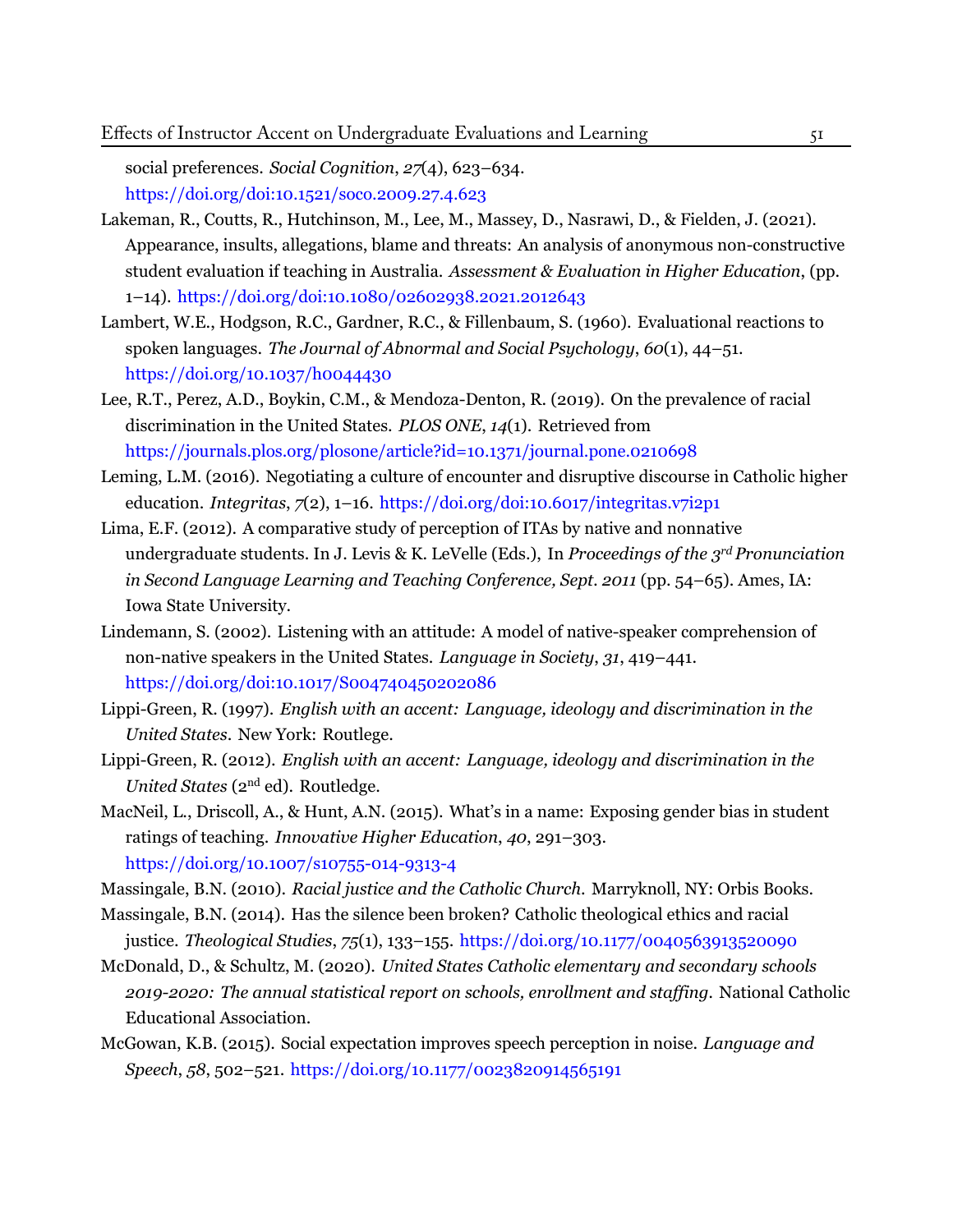52

- <span id="page-31-12"></span>McLaughlin, D.J., & Van Engen, K.J. (2020). Task-evoked pupil response for accurately recognized accented speech. *The Journal of the Acoustical Society of America*, *147*(2), EL151–EL156. <https://doi.org/10.1121/10.0000718>
- <span id="page-31-13"></span>McQuillan, P., James, M.J., & Muldoon, T.P. (2018). A vision for Catholic higher education in the 21st century: Reflecting on the Boston College roundtable. *Journal of Catholic Education*, *21*(2), 107–132. <https://doi.org/http://dx.doi.org/10.15365/joce.2102052018>
- <span id="page-31-0"></span>Morning, A. (2009). Toward a sociology of racial conceptualization for the 21st century. *Social Forces*, *87*, 1167–1192. <https://doi.org/10.1353/sof.0.0169>
- <span id="page-31-4"></span>Munro, M.J., & Derwing, T.M. (1995). Foreign accent, comprehensibility, and intelligibility in the speech of second language learners. *Language Learning: A Journal of Research in Language Studies*, *45*(1), 73–97. <https://doi.org/10.1111/j.1467-1770.1995.tb00963.x>
- <span id="page-31-3"></span>Nichols, L. (2017). The role of Catholic schools in reducing educational and economic inequality. *Integritas*, *9*(4), 1–25. <https://doi.org/doi:10.6017/integritas.v9i4p1>
- <span id="page-31-8"></span>O'Keefe, J.M., & Scheopner, A.J. (2009). Catholic schools: A tradition of responsiveness to non-dominant cultures. In T. H. O'Connor (Ed.), In *Two Centuries of faith: The influence of Catholicism on Boston, 1808-2008* (pp. 72–111). New York: Crossroad Publishing Company.
- <span id="page-31-1"></span>Omi, M., & Winant, H. (2014). *Racial Formation in the United States* (3rd ed). United Kingdom: Routledge.
- <span id="page-31-11"></span>Ospino, H., Weitzel-O'Neill, P. (2016). *Catholic schools in an increasingly Hispanic Church: A summary report of findings from the National Survey of Catholic Schools Serving Hispanic Families*. Boston College.
- <span id="page-31-7"></span>Paul IV (1965). *Gravissimum Educationis*. [Retrieved](http://www.vatican.va/archive/hist_councils/ii_vatican_council/documents/vat-ii_decl_19651028_gravissimum-educationis_en.html) from http://www.vatican.va/archive/hist\_councils/ii\_vatican\_council/documents/vat-ii\_decl [19651028\\_gravissimum-educationis\\_en.html](http://www.vatican.va/archive/hist_councils/ii_vatican_council/documents/vat-ii_decl_19651028_gravissimum-educationis_en.html)
- <span id="page-31-10"></span>Pember, M.A. (2019). Death by civilization. *The Atlantic*. Retrieved from [https://www.theatlantic.](https://www.theatlantic.com/education/archive/2019/03/traumatic-legacy-indian-boarding-schools/584293/) [com/education/archive/2019/03/traumatic-legacy-indian-boarding-schools/584293/](https://www.theatlantic.com/education/archive/2019/03/traumatic-legacy-indian-boarding-schools/584293/)
- <span id="page-31-5"></span>Perkins, L., & Milroy, L. (1997). Sharing the communicative burden: A conversation-analytic account of aphasic/non-aphasic interaction. *Multilingua* , *16*(2-3), 199–215. <https://doi.org/10.1515/mult.1997.16.2-3.199>
- <span id="page-31-6"></span>Ray, V. (2019). A theory of racialized organizations. *American Sociological Review*, *84*(1), 26–53. <https://doi.org/10.1177.0003122418822335>
- <span id="page-31-2"></span>Reid, L.D. (2010). The role of perceived race and gender in the evaluation of college teaching on RateMyProfessors.Com. *Journal of Diversity in Higher Education*, *3*(3), 137–152. <https://doi.org/10.1037/a0019865>
- <span id="page-31-9"></span>Ritter, J. (1947, September 20). *Letter to the reverend clergy and beloved laity of the Archdiocese of Saint Louis*.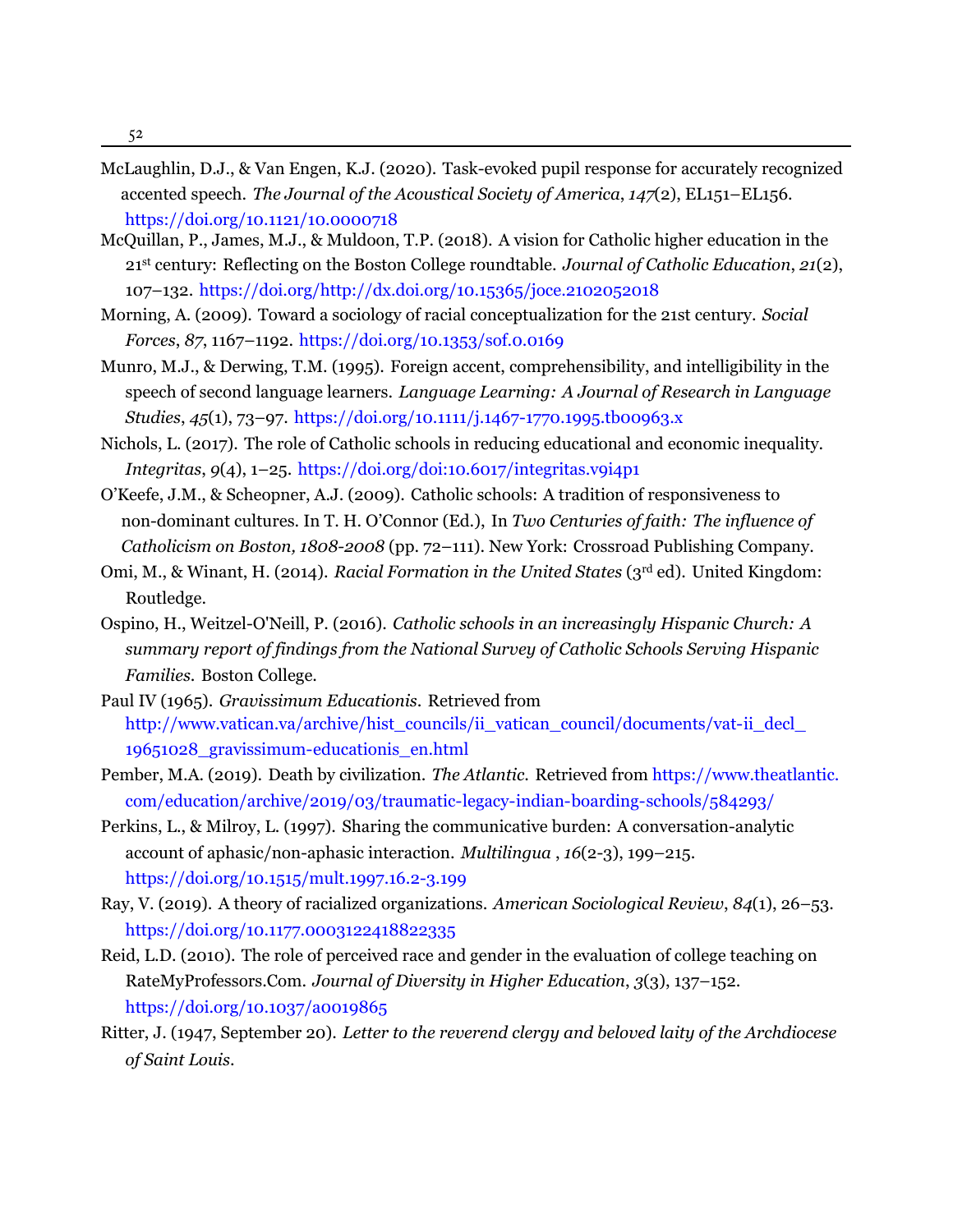- <span id="page-32-3"></span>Rizzi, M.T. (2018). We've been here before: A brief history of Catholic higher education in America. *Journal of Catholic Higher Education*, *37*(2), 153–174. [Retrieved](https://jche.journals.villanova.edu/issue/view/172) from <https://jche.journals.villanova.edu/issue/view/172>
- <span id="page-32-7"></span>Rothschild, T. (2003). "Talking race" in the college classroom: The role of social structures and social factors in race pedagogy. *Journal of Multicultural Counseling and Development*, *31*(1), 31–38. <https://doi.org/10.1002/j.2161-1912.2003.tb00528.x>
- <span id="page-32-4"></span>Rubin, D. (1992). Nonlanguage factors affecting undergraduates' judgments of nonnative English-speaking teaching assistants. *Research in Higher Education*, *33*(4), 511–531. [Retrieved](https://www.jstor.org/stable/40196047) from <https://www.jstor.org/stable/40196047>
- <span id="page-32-8"></span>Rubin, D. (2012). The power of prejudice in accent perception: Reverse linguistic stereotyping and its impact on listener judgments and decisions. In J. Levis & K. LeVelle (Eds.). In *Proceedings of the 3 rd Pronunciation in Second Language Learning and Teaching Conferences* (pp. 11–17). Iowa State University.
- <span id="page-32-9"></span>Rubin, D.L., & Smith, K.A. (1990). Effects of accent, ethnicity, and lecture topic on undergraduates' perceptions of nonnative English-speaking teaching assistants. *International Journal of Intercultural Relations*, *14*(3), 337–353. [https://doi.org/10.1016/0147-1767\(90\)90019-S](https://doi.org/10.1016/0147-1767(90)90019-S)
- <span id="page-32-0"></span>Ruiz, N.G., Edwards, K., & Lopez, M.H. (2021). One-third of Asian Americans fear threats, physical attacks and most say violence against them is rising. *Pew Research Center*. [Retrieved from](https://www.pewresearch.org/fact-tank/2021/04/21/one-third-of-asian-americans-fear-threats-physical-attacks-and-most-say-violence-against-them-is-rising/) [https://www.pewresearch.org/fact-tank/2021/04/21/one-third-of-asian-americans-fear](https://www.pewresearch.org/fact-tank/2021/04/21/one-third-of-asian-americans-fear-threats-physical-attacks-and-most-say-violence-against-them-is-rising/)[threats-physical-attacks-and-most-say-violence-against-them-is-rising/](https://www.pewresearch.org/fact-tank/2021/04/21/one-third-of-asian-americans-fear-threats-physical-attacks-and-most-say-violence-against-them-is-rising/)
- <span id="page-32-11"></span>Rummel, J.F. (1953). Blessed are the peacemakers: Pastoral letter for the Archdiocese of New Orleans. *Archdiocese of New Orleans*. [Retrieved from](https://d2y1pz2y630308.cloudfront.net/16596/documents/2019/6/blessedarethepeacemakers.pdf) https:

[//d2y1pz2y630308.cloudfront.net/16596/documents/2019/6/blessedarethepeacemakers.pdf](https://d2y1pz2y630308.cloudfront.net/16596/documents/2019/6/blessedarethepeacemakers.pdf)

- <span id="page-32-10"></span><span id="page-32-5"></span>Sarason, S.B. (1971). *The culture of the schooland the problem of change*. Boston, MA: Allyn and Bacon.
- Stone-Romero, E.F., & Stone, D.L. (2007). Cognitive, affective, and cultural influences on stigmatization: Impact on human resource management processes and practices. *Research in Personnel and Human Resources Management*, *26*, 111–161. [https://doi.org/10.1016/S0742-7301\(07\)26003-7](https://doi.org/10.1016/S0742-7301(07)26003-7)
- <span id="page-32-6"></span><span id="page-32-2"></span>Swarms, R.L. (2016, April). 272 slaves were sold to save Georgetown. What does it owe their descendants? In *New York Times, A1*.
- <span id="page-32-1"></span>Turner, C.S.V. (2002). Women of color in academe: Living with multiple marginality. *The Journal of Higher Education*, *73*(1), 74–93. <https://doi.org/https://www.jstor.org/stable/1558448>
- <span id="page-32-12"></span>Turner, C.S.V., & Myers Jr. S. L.(2000). *Faculty of color in academe: Bittersweet successes*. Boston, MA: Allyn and Bacon.
- United States Conference of Catholic Bishops. (2018). *Open wide our hearts: The enduring call to love pastoral letter against racism*. Retrieved from [https://www.usccb.org/issues-and-action/](https://www.usccb.org/issues-and-action/human-life-and-dignity/racism/upload/open-wide-our-hearts.pdf)